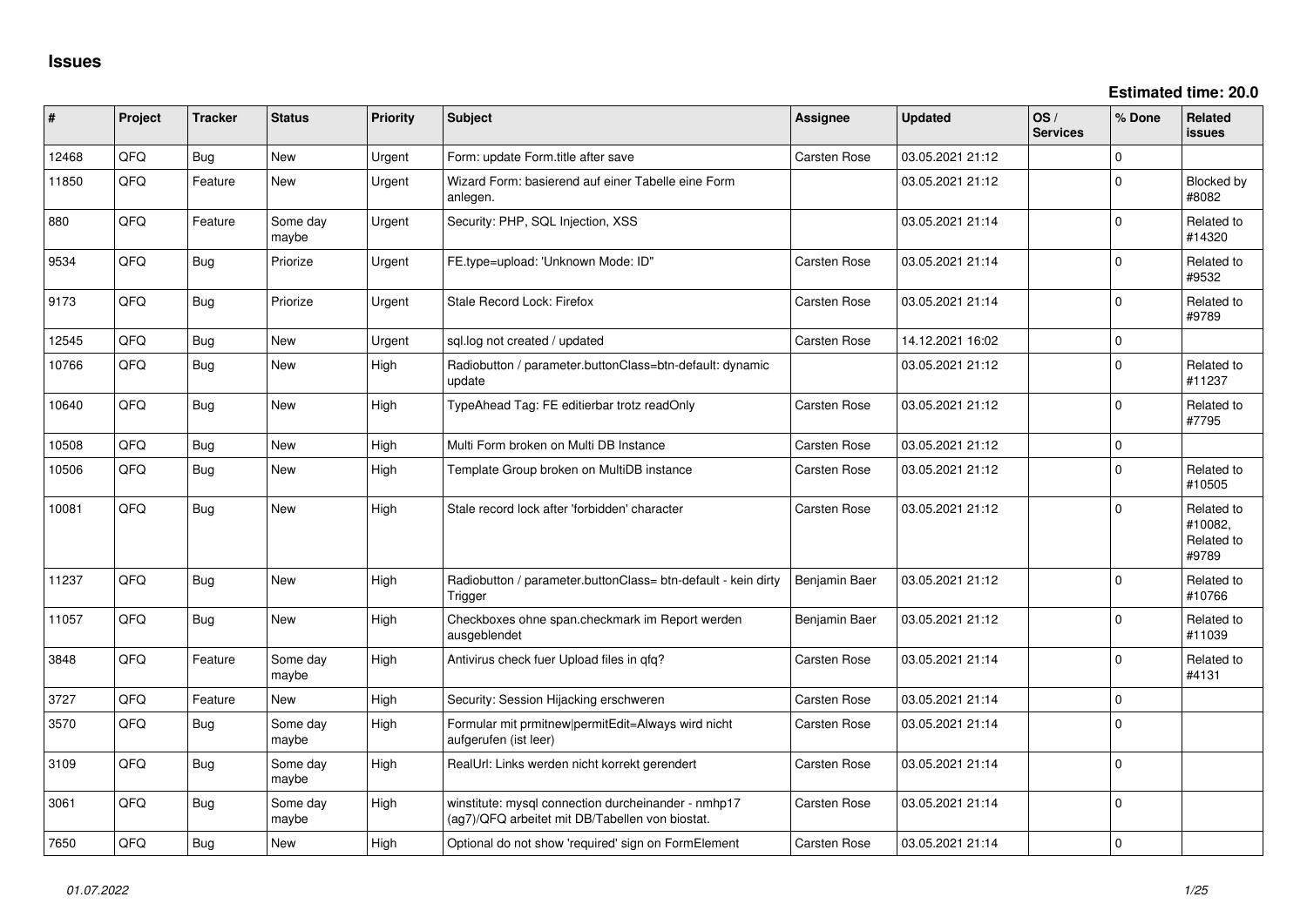| ∦     | Project | <b>Tracker</b> | <b>Status</b>     | <b>Priority</b> | <b>Subject</b>                                                                               | Assignee            | <b>Updated</b>   | OS/<br><b>Services</b> | % Done      | Related<br>issues                             |
|-------|---------|----------------|-------------------|-----------------|----------------------------------------------------------------------------------------------|---------------------|------------------|------------------------|-------------|-----------------------------------------------|
| 5715  | QFQ     | Feature        | New               | High            | PDF Caching                                                                                  | <b>Carsten Rose</b> | 03.05.2021 21:14 |                        | $\Omega$    | Related to<br>#5851,<br>Related to<br>#6357   |
| 5459  | QFQ     | <b>Bug</b>     | New               | High            | Multi DB: spread system tables between 'QFQ' and 'Data'-DB                                   | <b>Carsten Rose</b> | 03.05.2021 21:14 |                        | $\Omega$    | Related to<br>#4720                           |
| 5221  | QFQ     | <b>Bug</b>     | New               | High            | Download Dialog: Bleibt stehen in FF wenn Datei<br>automatisch gespeichert wird.             | <b>Carsten Rose</b> | 03.05.2021 21:14 |                        | $\Omega$    |                                               |
| 4279  | QFQ     | <b>Bug</b>     | Some day<br>maybe | High            | config.linkVars lost                                                                         | <b>Carsten Rose</b> | 03.05.2021 21:14 |                        | $\Omega$    |                                               |
| 4258  | QFQ     | Feature        | Some day<br>maybe | High            | System Defaults: Forms                                                                       | <b>Carsten Rose</b> | 03.05.2021 21:14 |                        | $\Omega$    |                                               |
| 3990  | QFQ     | Feature        | Some day<br>maybe | High            | custom class definition: add space automatically                                             | Carsten Rose        | 03.05.2021 21:14 |                        | $\Omega$    |                                               |
| 3967  | QFQ     | Feature        | Some day<br>maybe | High            | Report: Checkbox, Radio, Dropdown, Input welches ohne<br>Submit funktioniert - 'Inline-Form' | Carsten Rose        | 03.05.2021 21:14 |                        | $\mathbf 0$ |                                               |
| 8962  | QFQ     | Feature        | New               | High            | allow for form fields with identical names                                                   | <b>Carsten Rose</b> | 03.05.2021 21:14 |                        | $\mathbf 0$ |                                               |
| 8668  | QFQ     | <b>Bug</b>     | New               | High            | Pill disabled: dyamic mode 'hidden' not respected - FE is still<br>required                  | <b>Carsten Rose</b> | 03.05.2021 21:14 |                        | $\Omega$    |                                               |
| 8431  | QFQ     | <b>Bug</b>     | New               | High            | autocron.php with wrong path                                                                 | <b>Carsten Rose</b> | 03.05.2021 21:14 |                        | 0           |                                               |
| 8083  | QFQ     | Bug            | New               | High            | FormEditor: primary table list does not respect<br>'indexDb={{indexData:Y}}'                 | Carsten Rose        | 03.05.2021 21:14 |                        | $\Omega$    | Has<br>duplicate<br>#6678                     |
| 7899  | QFQ     | Bug            | New               | High            | Fe.type=password / retype / required: always complain about<br>missing value                 | <b>Carsten Rose</b> | 03.05.2021 21:14 |                        | 0 I         |                                               |
| 7850  | QFQ     | Feature        | New               | High            | Upload records: non 'pathFileName' column                                                    | <b>Carsten Rose</b> | 03.05.2021 21:14 |                        | $\mathbf 0$ |                                               |
| 9548  | QFQ     | Feature        | Feedback          | High            | FormElement: Pattern mismatch - optional report only on<br>focus lost                        | Benjamin Baer       | 03.05.2021 21:14 |                        | $\Omega$    |                                               |
| 9517  | QFQ     | Feature        | In Progress       | High            | Input multiple tags with typeahead                                                           | <b>Carsten Rose</b> | 03.05.2021 21:14 |                        | 40          | Related to<br>#10150                          |
| 11893 | QFQ     | Feature        | New               | High            | Broken SIP: a) only report one time, b) only report in main<br>column                        | <b>Carsten Rose</b> | 12.05.2021 12:13 |                        | $\Omega$    | Related to<br>#12532,<br>Related to<br>#14187 |
| 9531  | QFG     | <b>Bug</b>     | New               | High            | FE File: Dynamic Update / modeSql / required detected even<br>it not set                     | Carsten Rose        | 11.06.2021 20:32 |                        | $\mathbf 0$ | Related to<br>#12398                          |
| 9347  | QFG     | <b>Bug</b>     | New               | High            | FE.type=upload with dynamic show/hidden: required not<br>detected                            | Carsten Rose        | 12.06.2021 10:40 |                        | $\mathbf 0$ | Related to<br>#5305,<br>Related to<br>#12398  |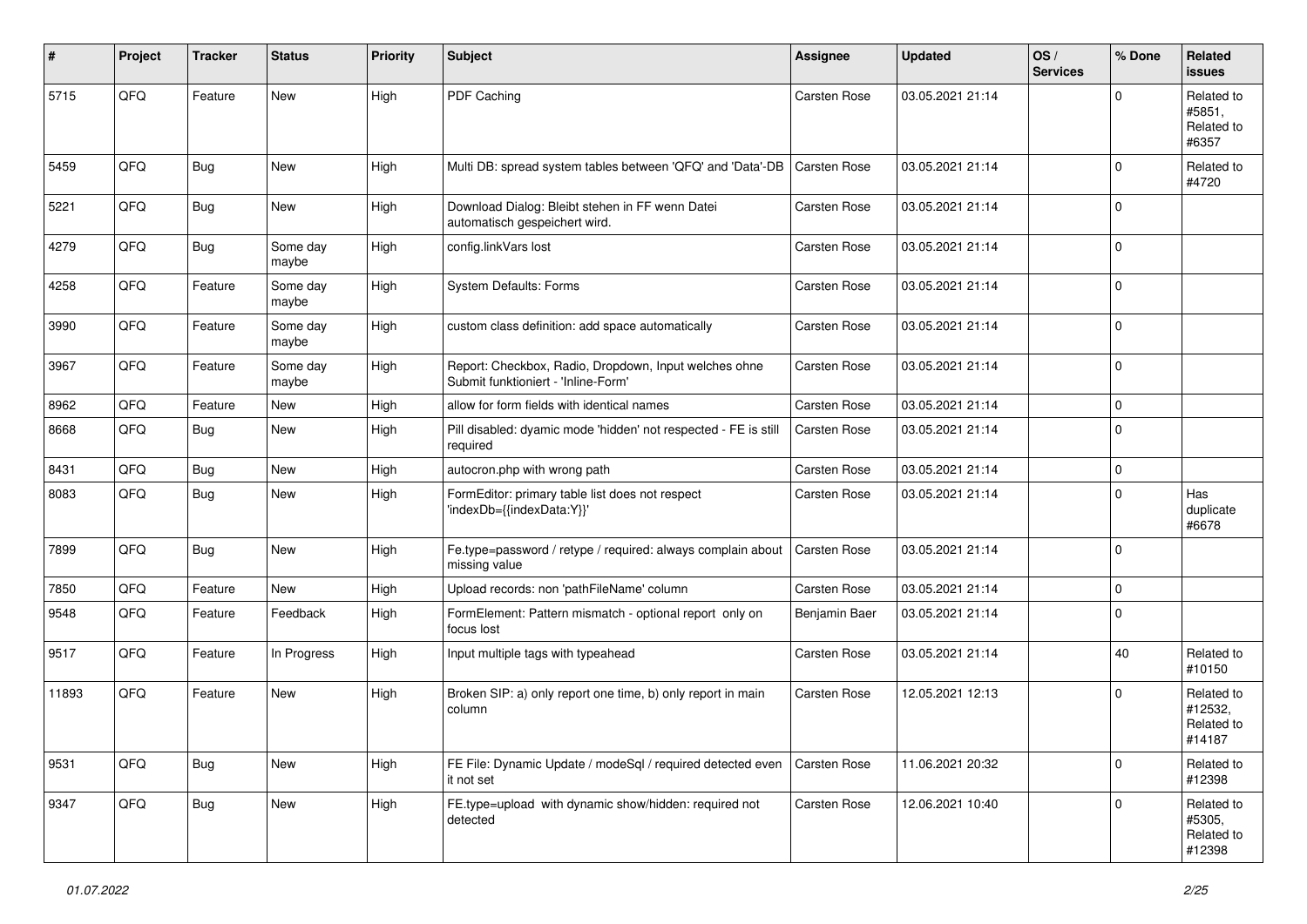| $\pmb{\sharp}$ | Project | <b>Tracker</b> | <b>Status</b> | <b>Priority</b> | <b>Subject</b>                                                                                                                        | Assignee            | <b>Updated</b>   | OS/<br><b>Services</b> | % Done      | <b>Related</b><br><b>issues</b>                                      |
|----------------|---------|----------------|---------------|-----------------|---------------------------------------------------------------------------------------------------------------------------------------|---------------------|------------------|------------------------|-------------|----------------------------------------------------------------------|
| 9121           | QFQ     | <b>Bug</b>     | Priorize      | High            | sip links have r and __dbIndexData set                                                                                                | Carsten Rose        | 12.06.2021 10:41 |                        | $\Omega$    |                                                                      |
| 8204           | QFQ     | Feature        | Priorize      | High            | Position 'required mark'                                                                                                              | Carsten Rose        | 16.06.2021 13:44 |                        | $\mathbf 0$ |                                                                      |
| 8082           | QFQ     | Feature        | Priorize      | High            | Contact form without saving record                                                                                                    | Carsten Rose        | 07.12.2021 15:20 |                        | $\Omega$    | Related to<br>#8587,<br><b>Blocks</b><br>#11850                      |
| 12186          | QFQ     | Feature        | <b>New</b>    | High            | TinyMCE Config für Objekte                                                                                                            | Carsten Rose        | 07.12.2021 17:19 |                        | $\Omega$    | <b>Blocks</b><br>#12632                                              |
| 10114          | QFQ     | Feature        | <b>New</b>    | High            | Symbol (Link): 'G:' (Glyphicon) replaced by 'i:' (icon)                                                                               |                     | 07.12.2021 17:19 |                        | $\Omega$    | Related to<br>#3797,<br>Related to<br>#4194                          |
| 6116           | QFQ     | Bug            | Priorize      | High            | value of checkbox not saved                                                                                                           | <b>Carsten Rose</b> | 07.12.2021 17:19 |                        | $\mathbf 0$ |                                                                      |
| 12974          | QFQ     | <b>Bug</b>     | <b>New</b>    | High            | Sanitize Queries in Action-Elements                                                                                                   | <b>Carsten Rose</b> | 07.12.2021 17:19 |                        | $\Omega$    |                                                                      |
| 12670          | QFQ     | <b>Bug</b>     | New           | High            | Dropdown-Menu classes können nicht mehr angegeben<br>werden                                                                           | Carsten Rose        | 07.12.2021 17:19 |                        | I٥          |                                                                      |
| 12532          | QFQ     | Feature        | New           | High            | SIP-Parameter bei Seitenaufruf in Browser-Console anzeigen                                                                            | <b>Carsten Rose</b> | 07.12.2021 17:19 |                        | $\Omega$    | Related to<br>#11893.<br>Related to<br>#14187                        |
| 12513          | QFQ     | Bug            | <b>New</b>    | High            | Implement server side check of maxlength                                                                                              | Carsten Rose        | 07.12.2021 17:19 |                        | $\Omega$    |                                                                      |
| 12702          | QFQ     | <b>Bug</b>     | <b>New</b>    | High            | templateGroup: broken in multiDb Setup                                                                                                | Carsten Rose        | 14.12.2021 16:02 |                        | $\Omega$    |                                                                      |
| 12544          | QFQ     | Feature        | New           | High            | a) ' AS _link' new also as ' AS _format', b) sortierung via<br>'display: none;', c) '_format' benoeitgt nicht zwingend<br>u/U/p/m/z/d | Carsten Rose        | 14.12.2021 16:03 |                        | $\mathbf 0$ |                                                                      |
| 12463          | QFQ     | <b>Bug</b>     | ToDo          | High            | QFQ Function: 'function' and 'sql' on same level - output of<br>sal is shown two times.                                               | Carsten Rose        | 15.12.2021 16:31 |                        | $\Omega$    |                                                                      |
| 9789           | QFQ     | <b>Bug</b>     | In Progress   | High            | Record Lock: release to early on 'leave page'                                                                                         | Carsten Rose        | 10.01.2022 09:25 |                        | 100         | Related to<br>#10081.<br>Related to<br>#9173.<br>Related to<br>#8702 |
| 12395          | QFQ     | <b>Bug</b>     | ToDo          | High            | QFQ Function: Result two times shown                                                                                                  | <b>Carsten Rose</b> | 18.02.2022 08:59 |                        | $\mathbf 0$ |                                                                      |
| 13757          | QFQ     | Feature        | <b>New</b>    | High            | QR / Bar-Code Plugin                                                                                                                  | Enis Nuredini       | 19.03.2022 17:43 |                        | $\Omega$    |                                                                      |
| 12508          | QFQ     | Bug            | In Progress   | High            | qfq Form: sendMail                                                                                                                    | Karin Niffeler      | 19.03.2022 17:48 |                        | $\mathbf 0$ |                                                                      |
| 7602           | QFQ     | Feature        | ToDo          | High            | Multi Select: with checkboxes                                                                                                         | Benjamin Baer       | 22.03.2022 09:07 |                        | $\mathbf 0$ |                                                                      |
| 8891           | QFQ     | <b>Bug</b>     | New           | High            | formSubmitLog: do not log passwords                                                                                                   | Enis Nuredini       | 25.03.2022 09:06 |                        | $\Omega$    |                                                                      |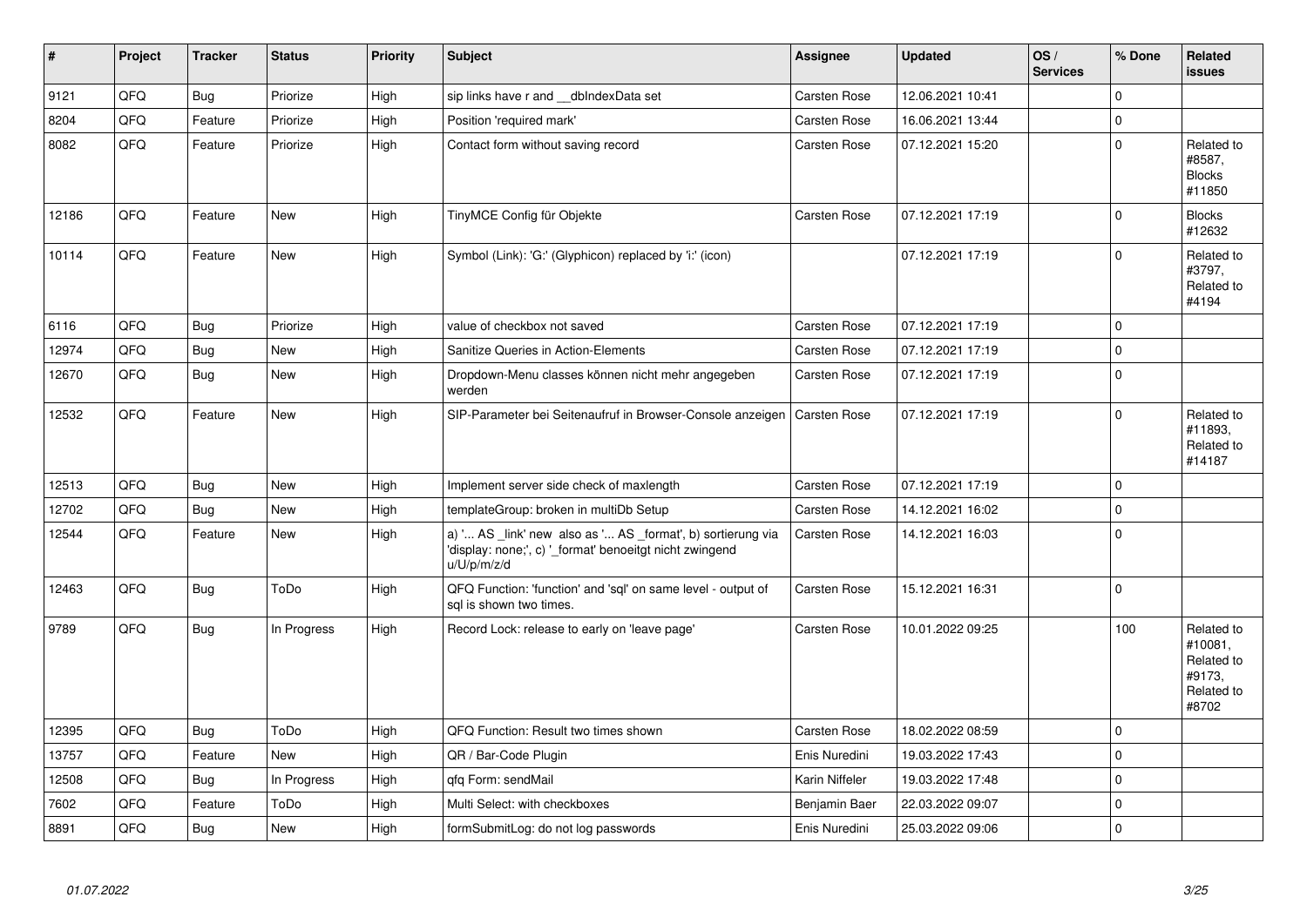| #     | Project | <b>Tracker</b> | <b>Status</b>     | <b>Priority</b> | <b>Subject</b>                                                                                 | <b>Assignee</b>     | <b>Updated</b>   | OS/<br><b>Services</b> | % Done      | Related<br>issues                                                      |
|-------|---------|----------------|-------------------|-----------------|------------------------------------------------------------------------------------------------|---------------------|------------------|------------------------|-------------|------------------------------------------------------------------------|
| 14187 | QFQ     | Feature        | New               | High            | qfq.log: show current URL                                                                      | <b>Carsten Rose</b> | 28.05.2022 11:02 |                        | $\Omega$    | Related to<br>#13933,<br>Related to<br>#12532,<br>Related to<br>#11893 |
| 11630 | QFQ     | <b>Bug</b>     | Feedback          | High            | Bitte check ob CALL() in 20.11.0 noch so funktioniert wie in<br>20.4.1                         | Enis Nuredini       | 28.05.2022 13:45 |                        | $\Omega$    | Related to<br>#11325                                                   |
| 12066 | QFQ     | <b>Bug</b>     | New               | High            | enterAsSubmit: Forward wird nicht ausgeführt                                                   | Enis Nuredini       | 29.05.2022 09:23 |                        | 0           |                                                                        |
| 13716 | QFQ     | <b>Bug</b>     | New               | High            | Firefox ask to store username/password                                                         | Enis Nuredini       | 30.05.2022 09:31 |                        | $\Omega$    | Related to<br>#13827                                                   |
| 9052  | QFQ     | Feature        | Feedback          | High            | Report: CodeMirror with SQL Syntax Highlight in FE                                             | Enis Nuredini       | 08.06.2022 10:25 |                        | $\mathbf 0$ |                                                                        |
| 8316  | QFQ     | Bug            | Feedback          | Normal          | Documentation/Behaviour for Nested Queries and<br>Record-Store confusing                       | Nicola Chiapolini   | 20.11.2019 09:14 |                        | $\Omega$    |                                                                        |
| 9579  | QFQ     | Feature        | Some day<br>maybe | Normal          | Multiform with Process Row                                                                     | <b>Carsten Rose</b> | 11.12.2019 16:01 |                        | $\mathbf 0$ |                                                                        |
| 9704  | QFQ     | Feature        | Some day<br>maybe | Normal          | Thumbnails Generieren beim Splitten von PDF Files                                              | <b>Carsten Rose</b> | 11.12.2019 16:01 |                        | $\Omega$    |                                                                        |
| 8106  | QFQ     | <b>Bug</b>     | Some day<br>maybe | Normal          | Dynamic Update: Feld kann nicht auf empty zurückgesetzt<br>werden                              | <b>Carsten Rose</b> | 11.12.2019 16:01 |                        | $\Omega$    |                                                                        |
| 8894  | QFQ     | Feature        | Some day<br>maybe | Normal          | Documentation Tags Usable in QFQ Application                                                   | <b>Carsten Rose</b> | 11.12.2019 16:01 |                        | $\mathbf 0$ |                                                                        |
| 8892  | QFQ     | Feature        | Some day<br>maybe | Normal          | Display and Edit SQL Comments in Form Editor                                                   | <b>Carsten Rose</b> | 11.12.2019 16:01 |                        | 0           |                                                                        |
| 9020  | QFQ     | <b>Bug</b>     | Some day<br>maybe | Normal          | radio mit buttonClass und dynamicUpdate lassen sich nicht<br>kombinieren                       |                     | 11.12.2019 16:01 |                        | $\Omega$    |                                                                        |
| 6992  | QFQ     | Feature        | Some day<br>maybe | Normal          | DB exception: Syntax Highlight                                                                 |                     | 11.12.2019 16:01 |                        | $\Omega$    | Related to<br>#5450                                                    |
| 7108  | QFQ     | Feature        | Some day<br>maybe | Normal          | QFQ Wrap Elements                                                                              |                     | 11.12.2019 16:01 |                        | $\Omega$    |                                                                        |
| 7107  | QFQ     | Feature        | Some day<br>maybe | Normal          | Showcase Registration Tool: Anmeldung / Administration :<br>Liste Anmeldungen / Emaileinaldung | <b>Carsten Rose</b> | 11.12.2019 16:01 |                        | $\Omega$    |                                                                        |
| 7106  | QFQ     | Feature        | Some day<br>maybe | Normal          | Beispiel Nummerierung von Rows in Report                                                       |                     | 11.12.2019 16:01 |                        | $\Omega$    |                                                                        |
| 7105  | QFG     | Feature        | Some day<br>maybe | Normal          | Beispiel wie man in einer zweiten Tabelle speichert.                                           |                     | 11.12.2019 16:01 |                        | 0           |                                                                        |
| 7104  | QFG     | Feature        | Some day<br>maybe | Normal          | Manual: hint about escaping if '\r' appears in mail body                                       |                     | 11.12.2019 16:01 |                        | 0           |                                                                        |
| 7336  | QFG     | Feature        | Some day<br>maybe | Normal          | PDF Upload: disallow PDFs with specific Meta information                                       | Carsten Rose        | 11.12.2019 16:01 |                        | 0           |                                                                        |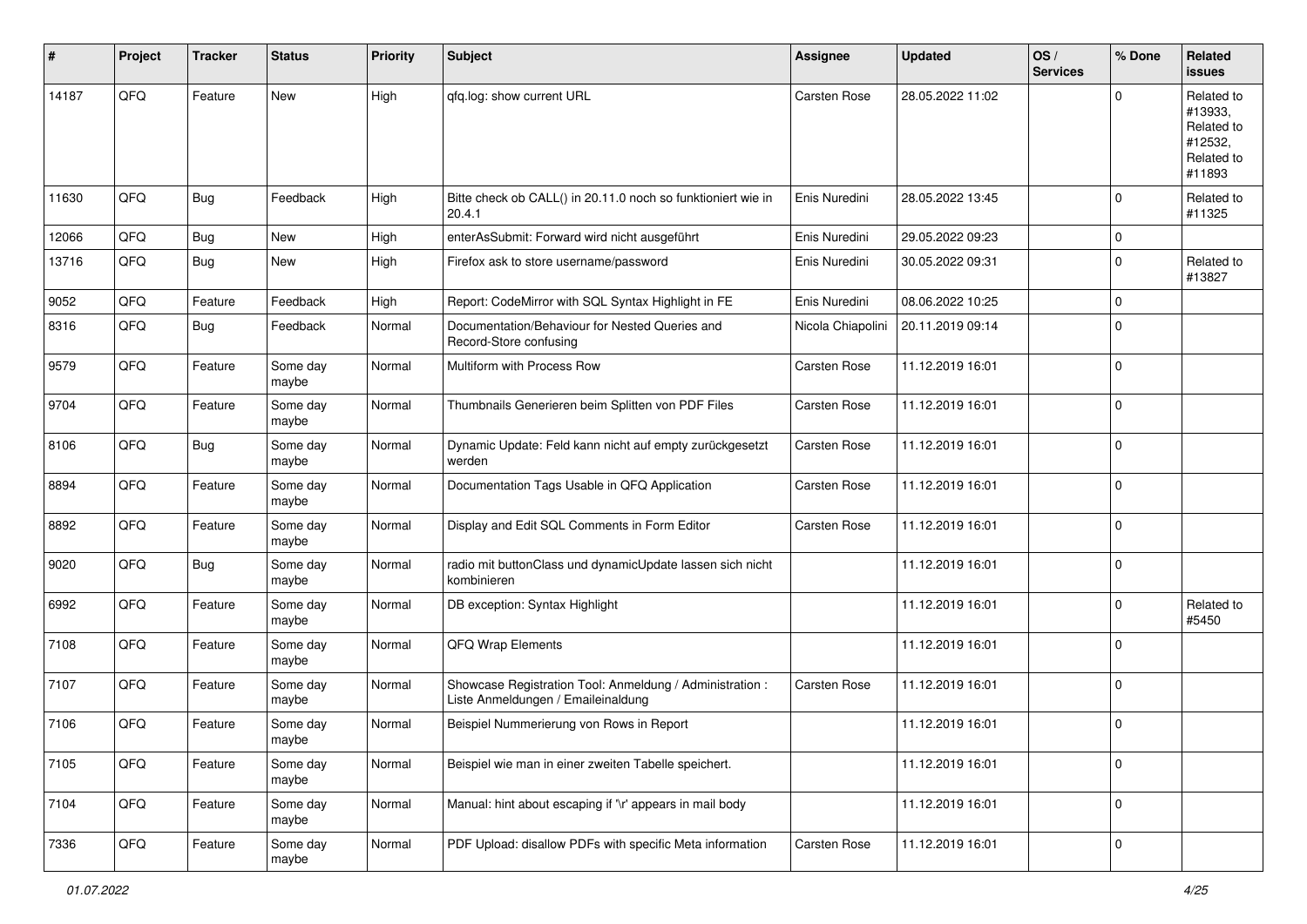| #    | Project    | <b>Tracker</b> | <b>Status</b>     | <b>Priority</b> | <b>Subject</b>                                                                                            | Assignee            | <b>Updated</b>   | OS/<br><b>Services</b> | % Done      | Related<br>issues   |
|------|------------|----------------|-------------------|-----------------|-----------------------------------------------------------------------------------------------------------|---------------------|------------------|------------------------|-------------|---------------------|
| 5783 | QFQ        | Feature        | Some day<br>maybe | Normal          | <b>BPMN View/Edit</b>                                                                                     |                     | 11.12.2019 16:02 |                        | $\Omega$    |                     |
| 6083 | QFQ        | Feature        | Some day<br>maybe | Normal          | Dynamic Update: Value Check via SQL                                                                       |                     | 11.12.2019 16:02 |                        | $\Omega$    |                     |
| 6299 | QFQ        | Feature        | Some day<br>maybe | Normal          | Attack detection: log table with invalid SIP access                                                       |                     | 11.12.2019 16:02 |                        | $\Omega$    | Related to<br>#3947 |
| 6288 | QFQ        | Feature        | Some day<br>maybe | Normal          | Best Practice: Erklaeren wie man ein Formular ganz in 'weiss'<br>erstellen kann                           |                     | 11.12.2019 16:02 |                        | $\Omega$    |                     |
| 6515 | QFQ        | Feature        | Some day<br>maybe | Normal          | Formular: Felder dynamisch ein/ausblenden                                                                 |                     | 11.12.2019 16:02 |                        | 0           |                     |
| 6715 | <b>OFO</b> | Feature        | Some day<br>maybe | Normal          | Code-Refactoring: dbArray vereinheitlichen                                                                | Carsten Rose        | 11.12.2019 16:02 |                        | $\Omega$    |                     |
| 4349 | QFQ        | Feature        | Some day<br>maybe | Normal          | link download: downloaded external URL to<br>deliver/concatenate - check mimetipe and handle it correctly | <b>Carsten Rose</b> | 11.12.2019 16:02 |                        | $\Omega$    |                     |
| 4442 | QFQ        | Feature        | Some day<br>maybe | Normal          | Special Column Name: link - new symbol G (Glyph) to<br>choose any available symbol                        |                     | 11.12.2019 16:02 |                        | $\Omega$    |                     |
| 4441 | QFQ        | <b>Bug</b>     | Some day<br>maybe | Normal          | \$ SERVER Vars sollten nur aus dem Store genommen<br>werden - Code entsprechend anpassen.                 |                     | 11.12.2019 16:02 |                        | $\Omega$    |                     |
| 4440 | QFQ        | Feature        | Some day<br>maybe | Normal          | Manual.rst: explain how to. expand PHP Session to 4h                                                      |                     | 11.12.2019 16:02 |                        | $\Omega$    |                     |
| 4420 | QFQ        | Feature        | Some day<br>maybe | Normal          | Client: Local Storage - store the changes of a form, local in<br>the browser.                             | Benjamin Baer       | 11.12.2019 16:02 |                        | $\mathbf 0$ |                     |
| 4444 | QFQ        | Feature        | Some day<br>maybe | Normal          | FE.type=upload: detect mime type                                                                          |                     | 11.12.2019 16:02 |                        | $\Omega$    | Related to<br>#4303 |
| 4839 | QFQ        | Feature        | Some day<br>maybe | Normal          | qfq-handle in <head> Abschnitt</head>                                                                     | <b>Carsten Rose</b> | 11.12.2019 16:02 |                        | $\Omega$    |                     |
| 4974 | QFQ        | Feature        | Some day<br>maybe | Normal          | Long polling - inform all listening clients of changes                                                    |                     | 11.12.2019 16:02 |                        | $\mathbf 0$ |                     |
| 4956 | QFQ        | Feature        | Some day<br>maybe | Normal          | Sendmail: Benutzerdefinierte Headers                                                                      | Carsten Rose        | 11.12.2019 16:02 |                        | $\Omega$    |                     |
| 5160 | QFQ        | Feature        | Some day<br>maybe | Normal          | QFQ collaborative / together.js, ShareJS, y-js, collaborative,                                            |                     | 11.12.2019 16:02 |                        | $\Omega$    |                     |
| 5129 | QFQ        | Feature        | Some day<br>maybe | Normal          | Reports: SQL fuer x Achse und y Achse                                                                     |                     | 11.12.2019 16:02 |                        | $\Omega$    |                     |
| 3291 | QFQ        | Feature        | Some day<br>maybe | Normal          | AutoCron websiteToken                                                                                     | Carsten Rose        | 11.12.2019 16:02 |                        | $\Omega$    | Related to<br>#4250 |
| 3285 | QFQ        | Feature        | Some day<br>maybe | Normal          | Zeichenlimit pro Feld: textarea / editor                                                                  | Carsten Rose        | 11.12.2019 16:02 |                        | $\Omega$    |                     |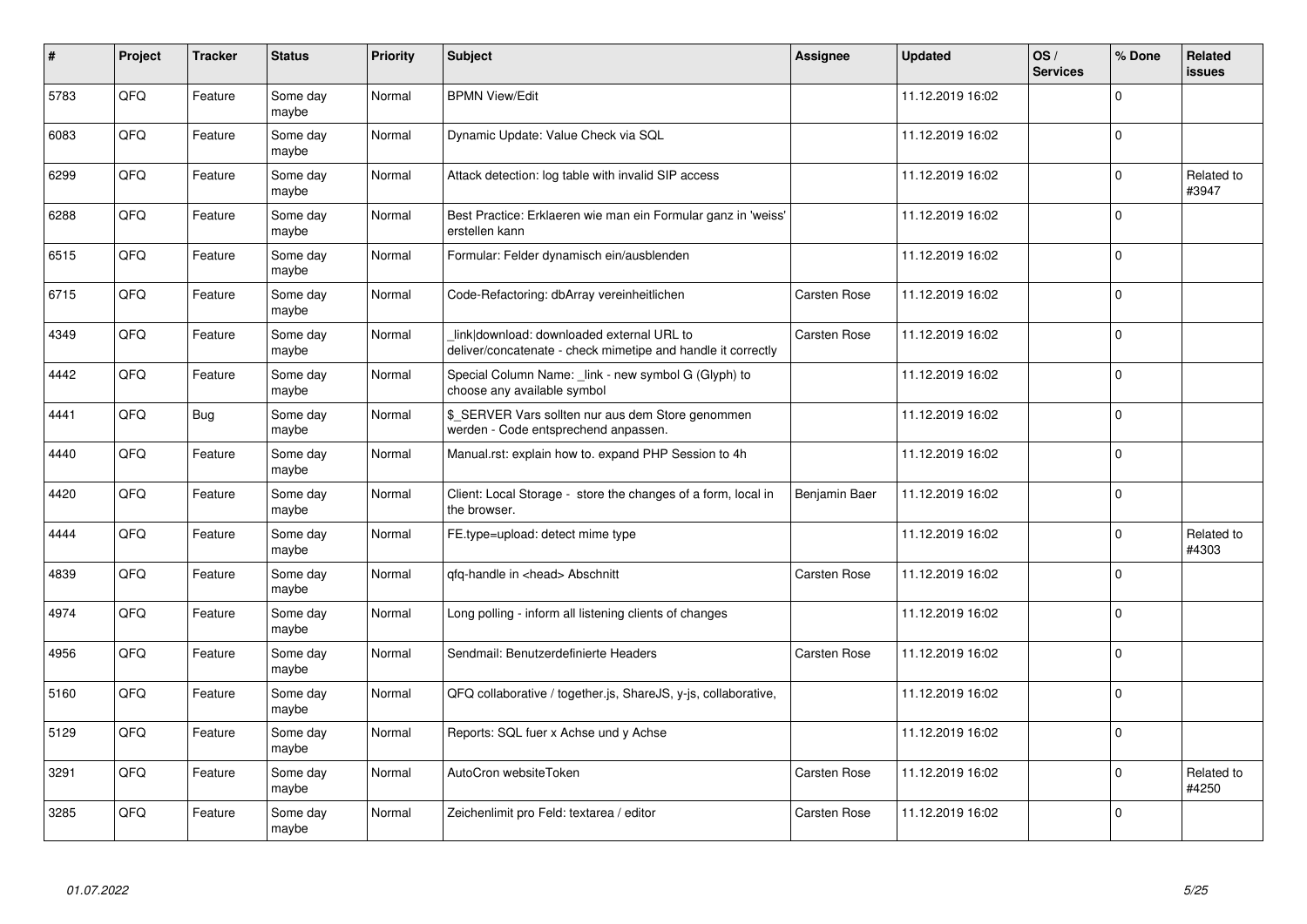| $\vert$ # | Project | <b>Tracker</b> | <b>Status</b>     | <b>Priority</b> | <b>Subject</b>                                                                                                                               | Assignee            | <b>Updated</b>   | OS/<br><b>Services</b> | % Done         | Related<br>issues                           |
|-----------|---------|----------------|-------------------|-----------------|----------------------------------------------------------------------------------------------------------------------------------------------|---------------------|------------------|------------------------|----------------|---------------------------------------------|
| 3385      | QFQ     | Feature        | Some day<br>maybe | Normal          | templateGroup: insert/update/delete non primary records                                                                                      | Carsten Rose        | 11.12.2019 16:02 |                        | $\Omega$       |                                             |
| 3350      | QFQ     | Feature        | Some day<br>maybe | Normal          | FormEditor: Hilfetext hinter 'checktype'                                                                                                     | Carsten Rose        | 11.12.2019 16:02 |                        | $\Omega$       |                                             |
| 3349      | QFQ     | Bug            | Some day<br>maybe | Normal          | config.qfq.ini: a) vertraegt keine '=' im Value (z.B. Passwort),<br>b) Values sollten in ticks einschliessbar sein (spaces, )                | <b>Carsten Rose</b> | 11.12.2019 16:02 |                        | $\Omega$       |                                             |
| 3332      | QFQ     | Feature        | Some day<br>maybe | Normal          | Uploads: Thumbnails, Details zum hochgeladenen File                                                                                          | Carsten Rose        | 11.12.2019 16:02 |                        | $\Omega$       | Related to<br>#3264,<br>Related to<br>#5333 |
| 3331      | QFQ     | Feature        | Some day<br>maybe | Normal          | Default Tooltip fuer _page? Links: mit Form und Record ID                                                                                    | Carsten Rose        | 11.12.2019 16:02 |                        | $\Omega$       |                                             |
| 3495      | QFQ     | Feature        | Some day<br>maybe | Normal          | Predifined Parameter werden nicht in '+' (add new record)<br>SIP gerendert.                                                                  |                     | 11.12.2019 16:02 |                        | $\overline{0}$ |                                             |
| 3458      | QFQ     | Feature        | Some day<br>maybe | Normal          | Display 'Edit Form Element'-Checkbox on form: should<br>depend on FE Group                                                                   | Carsten Rose        | 11.12.2019 16:02 |                        | $\Omega$       | Related to<br>#3447                         |
| 3457      | QFQ     | Feature        | Some day<br>maybe | Normal          | LDAP: concat multi values to one single entry                                                                                                | Carsten Rose        | 11.12.2019 16:02 |                        | $\mathbf 0$    |                                             |
| 3415      | QFQ     | Feature        | Some day<br>maybe | Normal          | FE Login Box Templatefile                                                                                                                    | Benjamin Baer       | 11.12.2019 16:02 |                        | $\mathbf 0$    |                                             |
| 3402      | QFQ     | Feature        | Some day<br>maybe | Normal          | Syntax Highlighting via CodeMirror                                                                                                           | Carsten Rose        | 11.12.2019 16:02 |                        | 100            | Related to<br>#3207                         |
| 3617      | QFQ     | Feature        | Some day<br>maybe | Normal          | Load javascripts at bottom                                                                                                                   |                     | 11.12.2019 16:02 |                        | $\Omega$       |                                             |
| 3588      | QFQ     | <b>Bug</b>     | Some day<br>maybe | Normal          | templateGroup: versteckte Elemente werden weiterhin<br>gespeichert.                                                                          | Carsten Rose        | 11.12.2019 16:02 |                        | $\Omega$       |                                             |
| 3708      | QFQ     | Feature        | Some day<br>maybe | Normal          | Form: input - 'specialchars', 'none'  gewisse tags erlauben,<br>andere verbieten                                                             | <b>Carsten Rose</b> | 11.12.2019 16:02 |                        | $\Omega$       | Related to<br>#14320                        |
| 3692      | QFQ     | Feature        | Some day<br>maybe | Normal          | QFQ Webseite                                                                                                                                 | Benjamin Baer       | 11.12.2019 16:02 |                        | $\Omega$       | Related to<br>#5033                         |
| 3682      | QFQ     | <b>Bug</b>     | Some day<br>maybe | Normal          | Dynamic update: Radio buttons                                                                                                                | Carsten Rose        | 11.12.2019 16:02 |                        | $\Omega$       |                                             |
| 3677      | QFQ     | Feature        | Some day<br>maybe | Normal          | wkhtmltopdf: FE User access prohibited, if client IP changes<br>\$TYPO3 CONF VARS[FE][lockIP]                                                | Carsten Rose        | 11.12.2019 16:02 |                        | $\mathbf 0$    |                                             |
| 3666      | QFQ     | Feature        | Some day<br>maybe | Normal          | a) Performance Messung: mysql_real_escape_string() im<br>Vergleich zu str_replace(), b) doppeltes Aufrufen von<br>mysql real escape string() | Carsten Rose        | 11.12.2019 16:02 |                        | $\Omega$       |                                             |
| 3646      | QFQ     | Feature        | Some day<br>maybe | Normal          | Moeglichkeit HTML Tags in Reports auszugeben (zu<br>enkodieren: htmlspecialchars)                                                            |                     | 11.12.2019 16:02 |                        | $\overline{0}$ | Related to<br>#14320                        |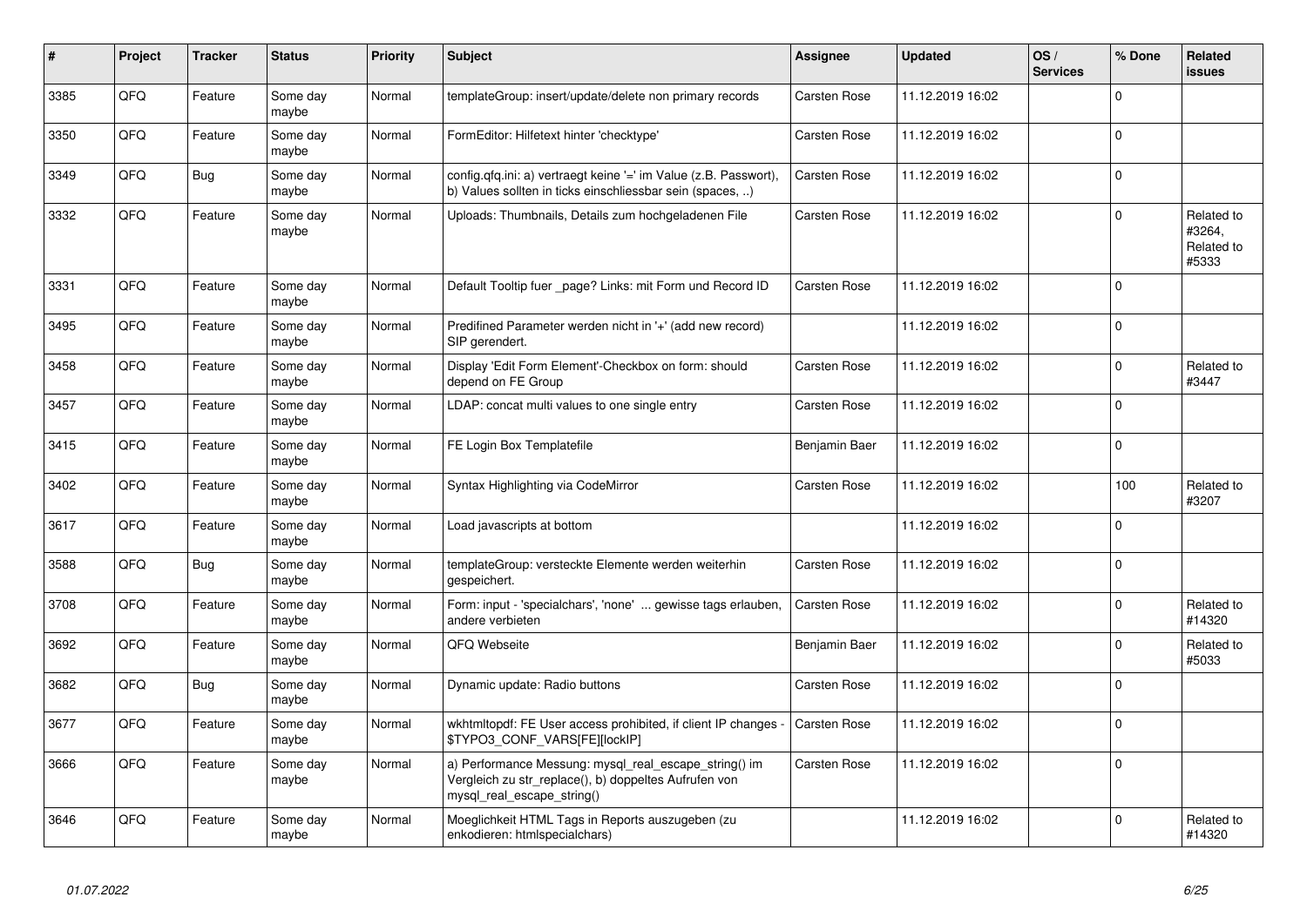| $\vert$ # | Project    | <b>Tracker</b> | <b>Status</b>     | <b>Priority</b> | <b>Subject</b>                                                                                                                                           | Assignee            | <b>Updated</b>   | OS/<br><b>Services</b> | % Done         | Related<br><b>issues</b>                    |
|-----------|------------|----------------|-------------------|-----------------|----------------------------------------------------------------------------------------------------------------------------------------------------------|---------------------|------------------|------------------------|----------------|---------------------------------------------|
| 3811      | QFQ        | <b>Bug</b>     | Some day<br>maybe | Normal          | Dynamic Update: extraButtonInfo - Text aktualisieren                                                                                                     | <b>Carsten Rose</b> | 11.12.2019 16:03 |                        | $\Omega$       | Related to<br>#11517                        |
| 3750      | QFQ        | <b>Bug</b>     | Some day<br>maybe | Normal          | FE in a row: if one violates check, all are red                                                                                                          | Carsten Rose        | 11.12.2019 16:03 |                        | $\Omega$       |                                             |
| 3879      | QFQ        | Feature        | Some day<br>maybe | Normal          | Form 'FormElement': Beim Feld 'name' rechts in der Notiz<br>einen Link einblenden - a) aktuelle Definition anzeigen, b)<br>Spalte in der Tabelle anlegen |                     | 11.12.2019 16:03 |                        | $\overline{0}$ |                                             |
| 3878      | QFQ        | Feature        | Some day<br>maybe | Normal          | Form 'FormElement': Spalte 'name' typeAhead mit<br>Spaltennamen der Primarytable.                                                                        |                     | 11.12.2019 16:03 |                        | $\mathbf 0$    |                                             |
| 3877      | QFQ        | Feature        | Some day<br>maybe | Normal          | FormEditor: die Felder die aktuell nicht gebraucht werden nur<br>auf readonly/disabled setzen (nicht ausblenden > das irritiert.                         | Carsten Rose        | 11.12.2019 16:03 |                        | $\Omega$       |                                             |
| 3941      | QFQ        | Feature        | Some day<br>maybe | Normal          | sqlAfter: es sollten mehrere moeglich sein                                                                                                               | <b>Carsten Rose</b> | 11.12.2019 16:03 |                        | $\Omega$       | Related to<br>#3942                         |
| 3905      | QFQ        | Feature        | Some day<br>maybe | Normal          | Documentation: Best Practice anhand eines Online<br>Bewerbungstools                                                                                      | Carsten Rose        | 11.12.2019 16:03 |                        | $\Omega$       |                                             |
| 3900      | QFQ        | Feature        | Some day<br>maybe | Normal          | Extend documentation of 'Copy / Paste'                                                                                                                   | <b>Carsten Rose</b> | 11.12.2019 16:03 |                        | $\Omega$       | Related to<br>#3899                         |
| 3895      | QFQ        | <b>Bug</b>     | Some day<br>maybe | Normal          | typeahead pedantic: on lehrkredit Idap webpass - if only one<br>person is in dropdown, such person can't be selected                                     | Carsten Rose        | 11.12.2019 16:03 |                        | $\Omega$       |                                             |
| 3882      | QFQ        | Bug            | Some day<br>maybe | Normal          | templateGroup: disable 'add' if limit is reached - funktioniert<br>nicht wenn bereits records existierten                                                | <b>Carsten Rose</b> | 11.12.2019 16:03 |                        | $\Omega$       |                                             |
| 4008      | QFQ        | Bug            | Some day<br>maybe | Normal          | FormElemen.type=sendmail: wrong 'TO' if 'real<br>name <rea@mail.to>' is used</rea@mail.to>                                                               | <b>Carsten Rose</b> | 11.12.2019 16:03 |                        | $\Omega$       |                                             |
| 3991      | <b>OFO</b> | Feature        | Some day<br>maybe | Normal          | report: Columnname '_skipWrap' skips 'fbeg', 'fend'                                                                                                      | Carsten Rose        | 11.12.2019 16:03 |                        | $\Omega$       |                                             |
| 3947      | QFQ        | Feature        | Some day<br>maybe | Normal          | Attack detectect: logout current user                                                                                                                    | <b>Carsten Rose</b> | 11.12.2019 16:03 |                        | $\Omega$       | Related to<br>#5458.<br>Related to<br>#6299 |
| 3942      | QFQ        | Feature        | Some day<br>maybe | Normal          | Action Elemente: neu generierte IDs via FE weitergeben                                                                                                   | Carsten Rose        | 11.12.2019 16:03 |                        | $\Omega$       | Related to<br>#3941                         |
| 4027      | QFQ        | Feature        | Some day<br>maybe | Normal          | Missing: orange 'check' / 'bullet'                                                                                                                       |                     | 11.12.2019 16:03 |                        | $\Omega$       |                                             |
| 4026      | QFQ        | Feature        | Some day<br>maybe | Normal          | sqlLog.sql: log number of FE.id                                                                                                                          | Carsten Rose        | 11.12.2019 16:03 |                        | $\Omega$       | Related to<br>#5458                         |
| 4197      | QFQ        | Feature        | Some day<br>maybe | Normal          | Unit Test fuer JSON Stream von QuickFormQuery.php ><br>doForm()                                                                                          | Carsten Rose        | 11.12.2019 16:03 |                        | $\Omega$       |                                             |
| 4138      | QFQ        | Bug            | Some day<br>maybe | Normal          | _style fehlt                                                                                                                                             |                     | 11.12.2019 16:03 |                        | $\overline{0}$ |                                             |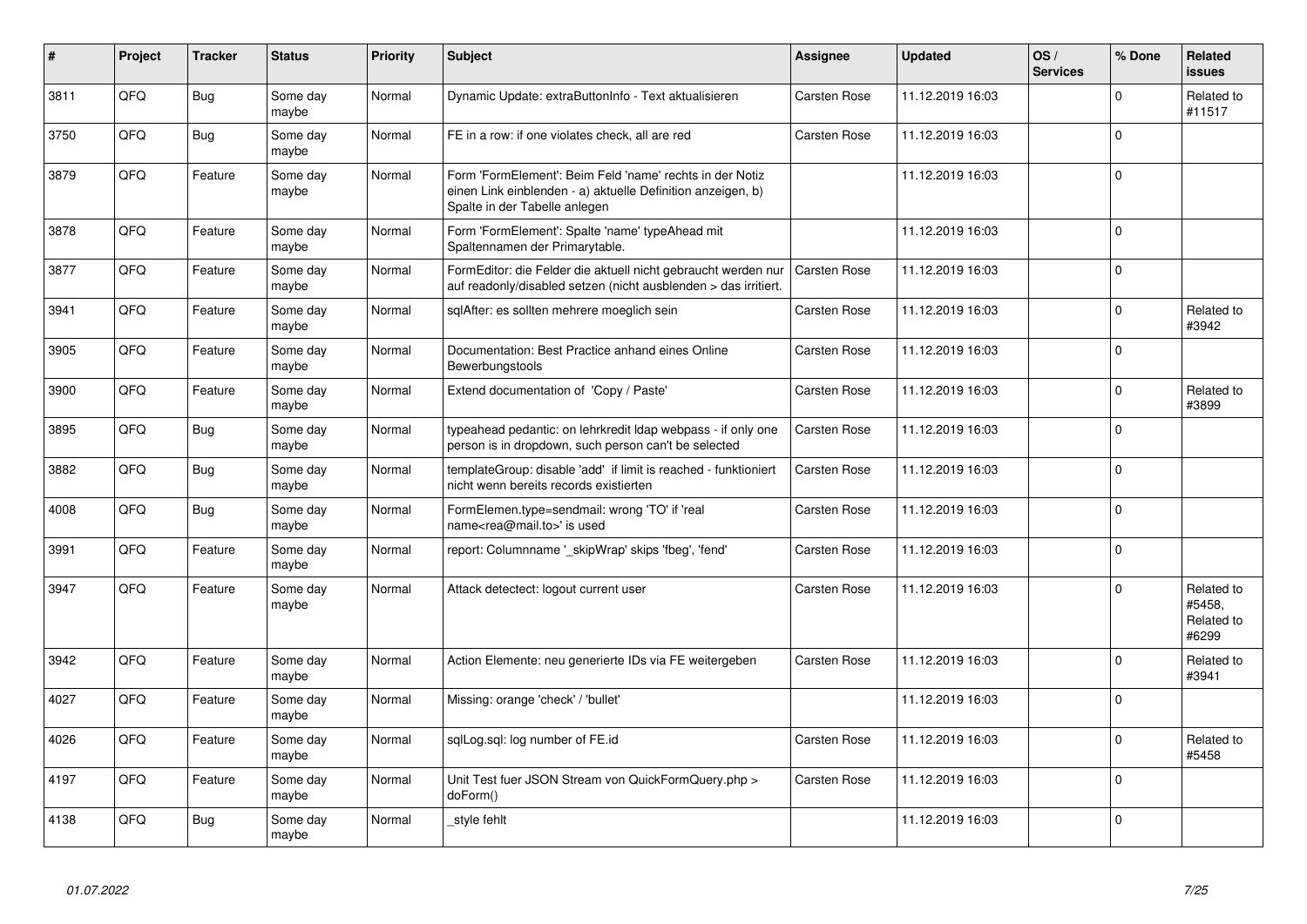| #    | Project | <b>Tracker</b> | <b>Status</b>     | <b>Priority</b> | <b>Subject</b>                                                                                                     | <b>Assignee</b>     | <b>Updated</b>   | OS/<br><b>Services</b> | % Done      | Related<br>issues                           |
|------|---------|----------------|-------------------|-----------------|--------------------------------------------------------------------------------------------------------------------|---------------------|------------------|------------------------|-------------|---------------------------------------------|
| 4122 | QFQ     | <b>Bug</b>     | Some day<br>maybe | Normal          | file: Render Mode hat keinen Effekt                                                                                |                     | 11.12.2019 16:03 |                        | $\Omega$    |                                             |
| 4293 | QFQ     | Bug            | Some day<br>maybe | Normal          | Download broken if token 'd:' is missing - but no error<br>message                                                 | <b>Carsten Rose</b> | 11.12.2019 16:03 |                        | $\Omega$    | Related to<br>#7514                         |
| 4259 | QFQ     | Feature        | Some day<br>maybe | Normal          | Instant trigger a cron job                                                                                         | Carsten Rose        | 11.12.2019 16:03 |                        | $\Omega$    |                                             |
| 1623 | QFQ     | Feature        | Some day<br>maybe | Normal          | RealURL                                                                                                            |                     | 11.12.2019 16:03 |                        | 30          |                                             |
| 1510 | QFQ     | Feature        | Some day<br>maybe | Normal          | jquery von google laden, falls das nicht geht lokal                                                                |                     | 11.12.2019 16:03 |                        | $\mathbf 0$ |                                             |
| 1253 | QFQ     | Feature        | Some day<br>maybe | Normal          | QF: Colorpicker                                                                                                    |                     | 11.12.2019 16:03 |                        | $\Omega$    |                                             |
| 1251 | QFQ     | Feature        | Some day<br>maybe | Normal          | QF: Combo                                                                                                          |                     | 11.12.2019 16:03 |                        | $\Omega$    |                                             |
| 1946 | QFQ     | Feature        | Some day<br>maybe | Normal          | Kontrolle ob der ReadOnly Modus bei den<br>Formularelementen korrekt implementiert ist                             | <b>Carsten Rose</b> | 11.12.2019 16:03 |                        | $\mathbf 0$ |                                             |
| 1635 | QFQ     | Feature        | Some day<br>maybe | Normal          | QFQ Extension content record: weitere Optionen einblenden.                                                         | <b>Carsten Rose</b> | 11.12.2019 16:03 |                        | 0           |                                             |
| 2084 | QFQ     | Feature        | Some day<br>maybe | Normal          | Mailto mit encryption: Subrecord                                                                                   | <b>Carsten Rose</b> | 11.12.2019 16:03 |                        | $\Omega$    | Related to<br>#2082                         |
| 2063 | QFQ     | <b>Bug</b>     | Some day<br>maybe | Normal          | Pills auf 'inaktiv' setzen falls keine Element auf dem Pill<br>sichtbar sind.                                      | Benjamin Baer       | 11.12.2019 16:03 |                        | $\mathbf 0$ | Related to<br>#3752                         |
| 2995 | QFQ     | Feature        | Some day<br>maybe | Normal          | Dropdown JQuery Plugin: 'chosen' - Moeglichkeit um Select<br>Listen mehr Funktion zu geben. Kein Bootstrap noetig. | Carsten Rose        | 11.12.2019 16:03 |                        | $\Omega$    |                                             |
| 2950 | QFQ     | Feature        | Some day<br>maybe | Normal          | Inhalt QFQ Records als File                                                                                        |                     | 11.12.2019 16:03 |                        | $\Omega$    |                                             |
| 3216 | QFQ     | Feature        | Some day<br>maybe | Normal          | dynamic update für checkbox label2                                                                                 | <b>Carsten Rose</b> | 11.12.2019 16:03 |                        | $\Omega$    | Related to<br>#2081                         |
| 3130 | QFQ     | <b>Bug</b>     | Some day<br>maybe | Normal          | Debug Info's nicht korrekt nach 'New > Save'.                                                                      | Carsten Rose        | 11.12.2019 16:03 |                        | $\Omega$    | Related to<br>#3253                         |
| 3267 | QFQ     | Feature        | Some day<br>maybe | Normal          | 2 Forms auf einer Seite: real + Read only                                                                          | Carsten Rose        | 11.12.2019 16:03 |                        | 0           |                                             |
| 4023 | QFQ     | Feature        | New               | Normal          | prepared statements - FE action: salveld, sqllnsert,<br>sqlUpdate, sqlDelete, sqlBefore, sqlAfter                  | <b>Carsten Rose</b> | 11.12.2019 16:15 |                        | 0           |                                             |
| 2361 | QFQ     | Feature        | New               | Normal          | Logging wer/wann/wo welches Formular aufgerufen hat                                                                | Carsten Rose        | 11.12.2019 16:15 |                        | $\Omega$    | Related to<br>#4432,<br>Related to<br>#7480 |
| 7480 | QFG     | Feature        | New               | Normal          | Record History (Undo / Redo)                                                                                       | Carsten Rose        | 11.12.2019 16:16 |                        | 0           | Related to<br>#2361                         |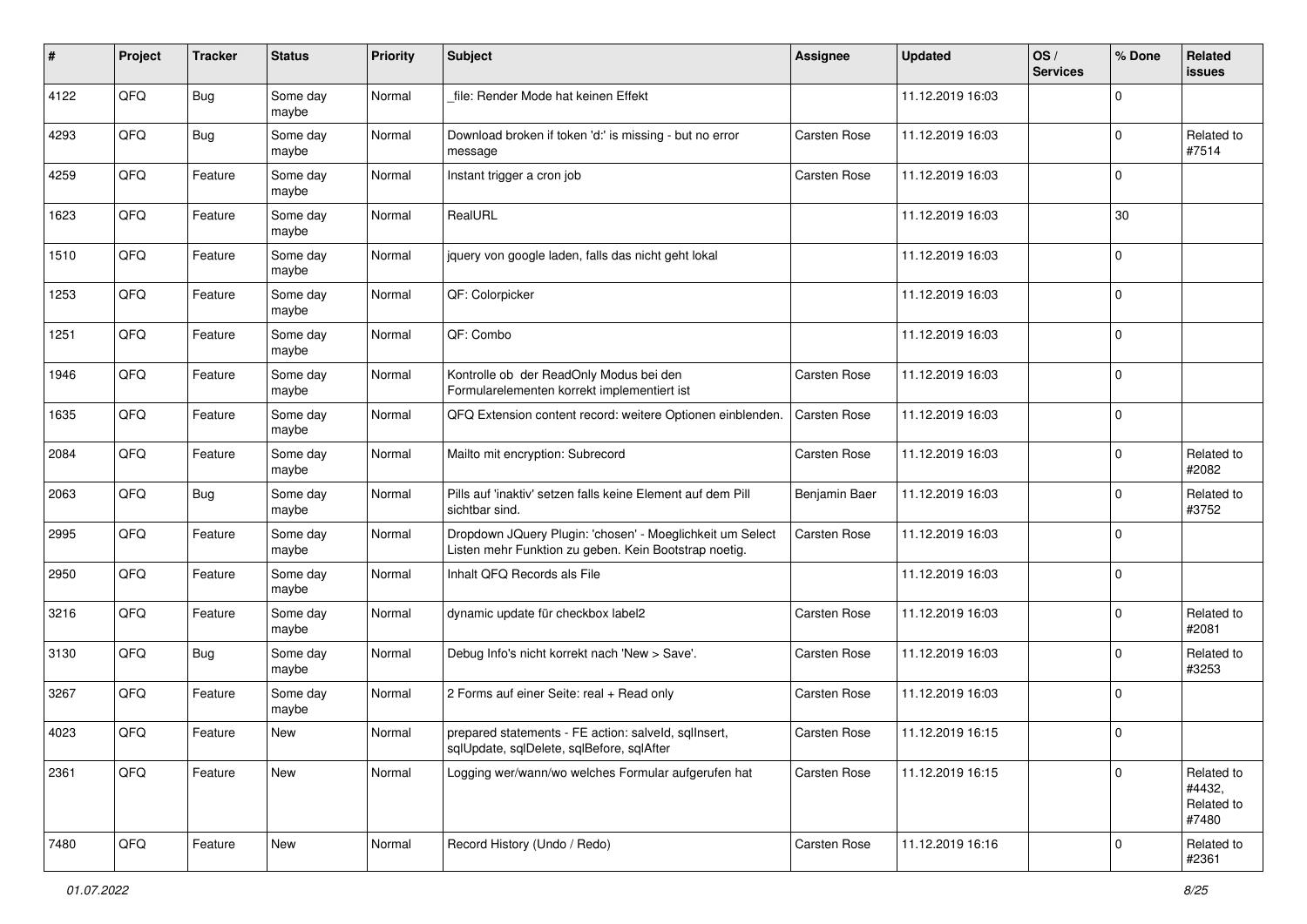| #    | <b>Project</b> | <b>Tracker</b> | <b>Status</b> | <b>Priority</b> | <b>Subject</b>                                                                                                                        | Assignee            | <b>Updated</b>   | OS/<br><b>Services</b> | % Done       | Related<br>issues          |
|------|----------------|----------------|---------------|-----------------|---------------------------------------------------------------------------------------------------------------------------------------|---------------------|------------------|------------------------|--------------|----------------------------|
| 6602 | QFQ            | Feature        | <b>New</b>    | Normal          | Formlet: in Report auf Mausklick ein mini-form oeffnen                                                                                | <b>Carsten Rose</b> | 11.12.2019 16:16 |                        | 0            |                            |
| 4756 | QFQ            | Bug            | New           | Normal          | Form dirty even nothing changes                                                                                                       | <b>Carsten Rose</b> | 11.12.2019 16:16 |                        | $\mathbf 0$  |                            |
| 8702 | QFQ            | Feature        | New           | Normal          | Load Record which is locked: missing user info                                                                                        | Carsten Rose        | 11.12.2019 16:16 |                        | $\mathbf 0$  | Related to<br>#9789        |
| 9777 | QFQ            | Feature        | New           | Normal          | Logging QFQ Variables                                                                                                                 | Carsten Rose        | 16.12.2019 17:17 |                        | $\mathbf 0$  |                            |
| 9853 | QFQ            | Feature        | New           | Normal          | Check das SQL / QFQ / Mail Logfile geschrieben wird                                                                                   |                     | 09.01.2020 11:15 |                        | $\mathbf 0$  |                            |
| 9927 | QFQ            | Feature        | New           | Normal          | QFQ Update: a) Update nur machen wenn BE User<br>eingeloggt ist., b) Bei Fehler genaue Meldung welcher<br>Updateschritt Probleme hat. | Carsten Rose        | 22.01.2020 12:59 |                        | $\mathbf 0$  |                            |
| 7660 | QFQ            | Feature        | New           | Normal          | IMAP: import mails to DB, move / delete mails                                                                                         | <b>Carsten Rose</b> | 01.02.2020 09:52 |                        | $\mathbf 0$  |                            |
| 5782 | QFQ            | Feature        | New           | Normal          | NextCloud API                                                                                                                         | Carsten Rose        | 01.02.2020 10:02 |                        | $\mathbf 0$  |                            |
| 7920 | QFQ            | Feature        | New           | Normal          | FE: Syntax Highlight, Zeinlenumbruch                                                                                                  | Carsten Rose        | 01.02.2020 10:03 |                        | $\mathbf 0$  |                            |
| 5942 | QFQ            | Feature        | Priorize      | Normal          | 'L' and 'type': append to links, generate via '_link' by using 'u:'                                                                   | Carsten Rose        | 01.02.2020 10:13 |                        | $\mathbf 0$  |                            |
| 3782 | QFQ            | <b>Bug</b>     | Priorize      | Normal          | Bei fehlerhafter Eingabe (z.B. Datum) sollte das erwartete<br>Format angezeigt werden                                                 | Carsten Rose        | 01.02.2020 10:13 |                        | $\mathbf 0$  |                            |
| 7616 | QFQ            | <b>Bug</b>     | Priorize      | Normal          | Selectlist with Enum & Dynamic Update                                                                                                 | Carsten Rose        | 01.02.2020 10:13 |                        | $\mathbf 0$  |                            |
| 7522 | QFQ            | Feature        | Priorize      | Normal          | Inserting default index.html to folder (Avoid Apache Indexing)                                                                        | Carsten Rose        | 01.02.2020 10:13 |                        | 0            |                            |
| 7290 | QFQ            | Feature        | Priorize      | Normal          | FormEditor: title as textarea if LEN(title)>60                                                                                        | Carsten Rose        | 01.02.2020 10:13 |                        | $\mathbf 0$  | <b>Blocked by</b><br>#7682 |
| 7217 | QFQ            | Feature        | Priorize      | Normal          | Download: notice User if `_sip=?` is missing                                                                                          | <b>Carsten Rose</b> | 01.02.2020 10:13 |                        | $\mathbf 0$  |                            |
| 6998 | QFQ            | Feature        | Priorize      | Normal          | Form: with debug=on show column information as tooltip of<br>column label                                                             | Carsten Rose        | 01.02.2020 10:13 |                        | $\mathbf 0$  |                            |
| 6574 | QFQ            | Bug            | Priorize      | Normal          | gfg.log: Fehlermeldung wurde angezeigt, aber nicht geloggt                                                                            | Carsten Rose        | 01.02.2020 10:13 |                        | $\mathbf 0$  |                            |
| 8585 | QFQ            | Feature        | Priorize      | Normal          | Enhance Error message for 'unknown form'                                                                                              | Carsten Rose        | 01.02.2020 10:13 |                        | $\mathbf 0$  |                            |
| 8584 | QFQ            | Feature        | Priorize      | Normal          | FE 'Action' - never assign to Container (except Template<br>Group)                                                                    | Carsten Rose        | 01.02.2020 10:13 |                        | 0            |                            |
| 8037 | QFQ            | <b>Bug</b>     | Priorize      | Normal          | FE.type=upload (advanced mode): {{slaveld:V}} missing<br>during dynamic update                                                        | Carsten Rose        | 01.02.2020 10:13 |                        | $\mathbf 0$  |                            |
| 8034 | QFQ            | Feature        | Priorize      | Normal          | FormElement 'data': 22.22.2222 should not be accepted                                                                                 | Carsten Rose        | 01.02.2020 10:13 |                        | $\mathbf 0$  |                            |
| 7656 | QFQ            | <b>Bug</b>     | Priorize      | Normal          | FE with required, 'pattern' and 'extraButtonLock': always<br>complain about missing value                                             | Carsten Rose        | 01.02.2020 10:13 |                        | 0            |                            |
| 7630 | QFQ            | Feature        | Priorize      | Normal          | detailed error message for simple upload                                                                                              | Carsten Rose        | 01.02.2020 10:13 |                        | $\mathbf 0$  |                            |
| 9947 | QFQ            | <b>Bug</b>     | Priorize      | Normal          | Unwanted error message if missing 'typeAheadSqlPrefetch'                                                                              | Carsten Rose        | 01.02.2020 10:13 |                        | 0            |                            |
| 9900 | QFQ            | Feature        | Priorize      | Normal          | Generic API Call: tt-content record >> JSON                                                                                           | Carsten Rose        | 01.02.2020 10:13 |                        | 0            |                            |
| 9862 | $\mathsf{QFQ}$ | Bug            | Priorize      | Normal          | Failed writing to sql mail qfq.log should throw an exception                                                                          | Carsten Rose        | 01.02.2020 10:13 |                        | $\mathsf{O}$ |                            |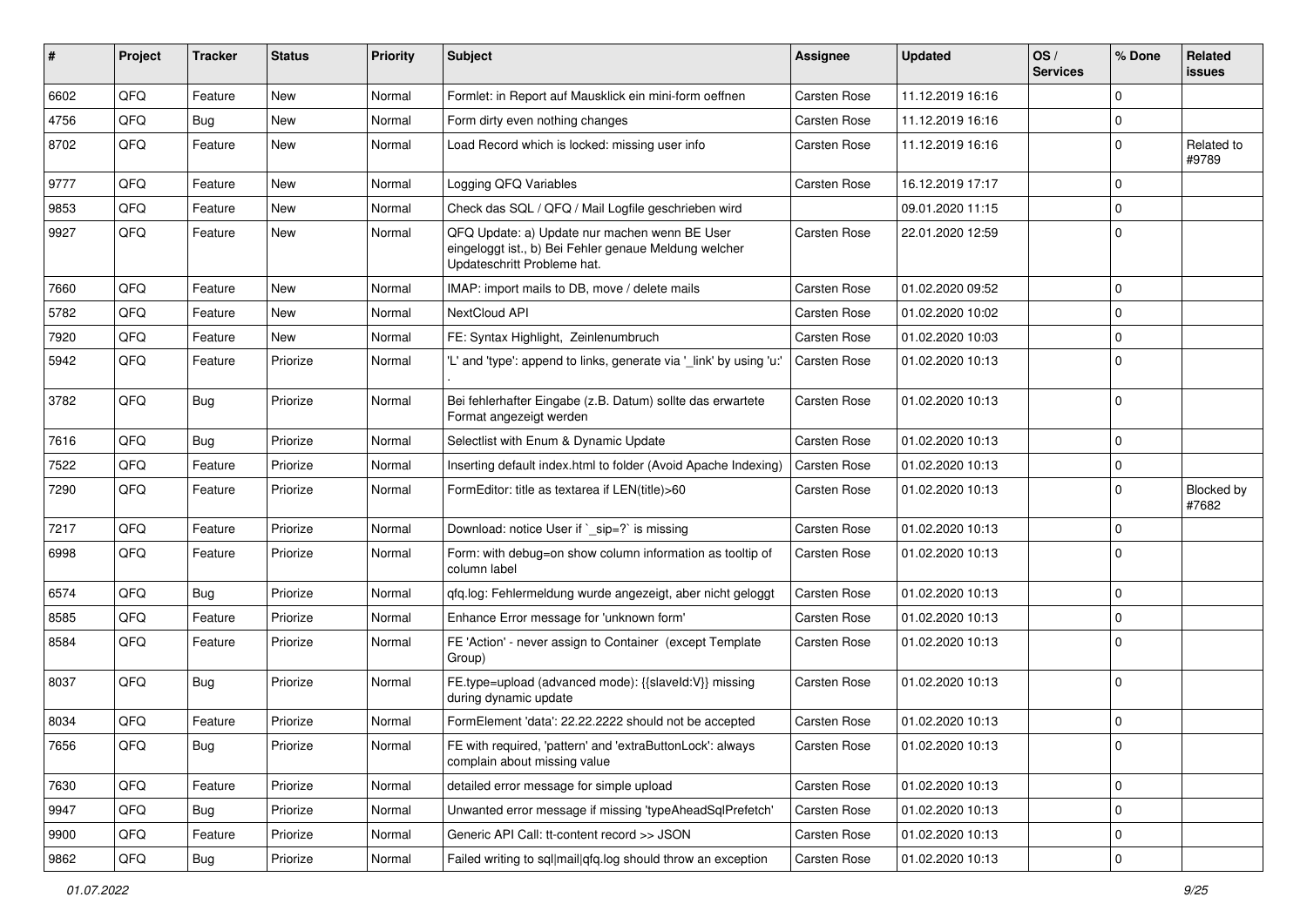| #     | Project | <b>Tracker</b> | <b>Status</b>     | <b>Priority</b> | <b>Subject</b>                                                                                                       | <b>Assignee</b>     | <b>Updated</b>   | OS/<br><b>Services</b> | % Done      | Related<br>issues   |
|-------|---------|----------------|-------------------|-----------------|----------------------------------------------------------------------------------------------------------------------|---------------------|------------------|------------------------|-------------|---------------------|
| 9975  | QFQ     | Bug            | Priorize          | Normal          | Dropdown Menu: 'r:3' broken                                                                                          | <b>Carsten Rose</b> | 01.02.2020 10:13 |                        | $\mathbf 0$ |                     |
| 9983  | QFQ     | Feature        | New               | Normal          | Report Notation: new keyword 'range'                                                                                 | Carsten Rose        | 01.02.2020 15:55 |                        | $\mathbf 0$ |                     |
| 9024  | QFQ     | <b>Bug</b>     | Some day<br>maybe | Normal          | QFQ Einarbeitung                                                                                                     |                     | 01.02.2020 15:56 |                        | $\mathbf 0$ |                     |
| 2643  | QFQ     | <b>Bug</b>     | Some day<br>maybe | Normal          | Zend / PHP Webinars anschauen                                                                                        | <b>Carsten Rose</b> | 01.02.2020 15:56 |                        | $\mathbf 0$ |                     |
| 9898  | QFQ     | Bug            | Feedback          | Normal          | Formular trotz Timeout gespeichert                                                                                   | Benjamin Baer       | 01.02.2020 15:56 |                        | 0           |                     |
| 9855  | QFQ     | Bug            | New               | Normal          | Required Check                                                                                                       |                     | 01.02.2020 15:56 |                        | $\mathbf 0$ |                     |
| 9773  | QFQ     | <b>Bug</b>     | New               | Normal          | form.parameter.formModeGlobal=requiredOff                                                                            | Carsten Rose        | 01.02.2020 15:56 |                        | $\mathbf 0$ |                     |
| 9535  | QFQ     | <b>Bug</b>     | Feedback          | Normal          | Report:  AS '_vertical' - column to wide - vertical >> rot45,<br>rot90                                               | Benjamin Baer       | 01.02.2020 15:56 |                        | $\mathbf 0$ |                     |
| 10014 | QFQ     | Feature        | <b>New</b>        | Normal          | Manual.rst: describe behaviour and process order of<br>fillStoreVar, slaveId, sqlBefore,                             | Carsten Rose        | 01.02.2020 22:31 |                        | $\mathbf 0$ |                     |
| 9928  | QFQ     | Feature        | Priorize          | Normal          | SpecialColumnName: a) Deprecated: ' AS "_+tag " ', b)<br>New: ' AS "_ <tag1><tag2>"'</tag2></tag1>                   | Carsten Rose        | 01.02.2020 23:17 |                        | $\mathbf 0$ | Related to<br>#9929 |
| 8277  | QFQ     | Feature        | Priorize          | Normal          | fe.parameter.default=                                                                                                | Carsten Rose        | 01.02.2020 23:17 |                        | 0           | Related to<br>#8113 |
| 9968  | QFQ     | Feature        | Priorize          | Normal          | Tooltip in Links for Developer                                                                                       | Carsten Rose        | 01.02.2020 23:17 |                        | $\mathbf 0$ |                     |
| 4583  | QFQ     | Bug            | Some day<br>maybe | Normal          | Dynamic Update bei TypeAhead Feldern                                                                                 | Carsten Rose        | 01.02.2020 23:19 |                        | $\mathbf 0$ |                     |
| 4528  | QFQ     | Bug            | Some day<br>maybe | Normal          | extraButtonLock mit SQLAhead Bug                                                                                     | Carsten Rose        | 01.02.2020 23:19 |                        | $\Omega$    |                     |
| 4092  | QFQ     | <b>Bug</b>     | Some day<br>maybe | Normal          | 1) Logging verbessern wann welches FE warum ausgefuehrt<br>wird, 2) Documentation: Best Practice Template Group      | Carsten Rose        | 01.02.2020 23:19 |                        | $\mathbf 0$ | Related to<br>#3504 |
| 3613  | QFQ     | <b>Bug</b>     | Some day<br>maybe | Normal          | note /note unchecked -> note div (col-md) wird weiterhin<br>gerendert                                                | Elias Villiger      | 01.02.2020 23:19 |                        | 100         |                     |
| 5389  | QFQ     | Feature        | Some day<br>maybe | Normal          | QFQ Design: Multline label / note                                                                                    | Benjamin Baer       | 01.02.2020 23:19 |                        | 0           |                     |
| 5132  | QFQ     | Feature        | Some day<br>maybe | Normal          | Error Message sendmail missing attachment: more details                                                              | Carsten Rose        | 01.02.2020 23:19 |                        | 0           |                     |
| 5021  | QFQ     | <b>Bug</b>     | Some day<br>maybe | Normal          | FE.typ=extra - during save displays error 'datum2' already<br>filled in STORE SIP - the value is stored nevertheless | Carsten Rose        | 01.02.2020 23:19 |                        | $\mathbf 0$ | Related to<br>#3875 |
| 4872  | QFQ     | Feature        | Some day<br>maybe | Normal          | Fields of Typo3 page available in STORE TYPO3                                                                        | Carsten Rose        | 01.02.2020 23:19 |                        | 0           |                     |
| 4869  | QFQ     | Feature        | Some day<br>maybe | Normal          | Dynamic Update (show, hide, readonly?, required?) for<br><b>Template Group Elements</b>                              | Carsten Rose        | 01.02.2020 23:19 |                        | 0           | Related to<br>#4865 |
| 4606  | QFQ     | Feature        | Some day<br>maybe | Normal          | link: qualifier to render bootstrap button                                                                           | Carsten Rose        | 01.02.2020 23:19 |                        | 0           |                     |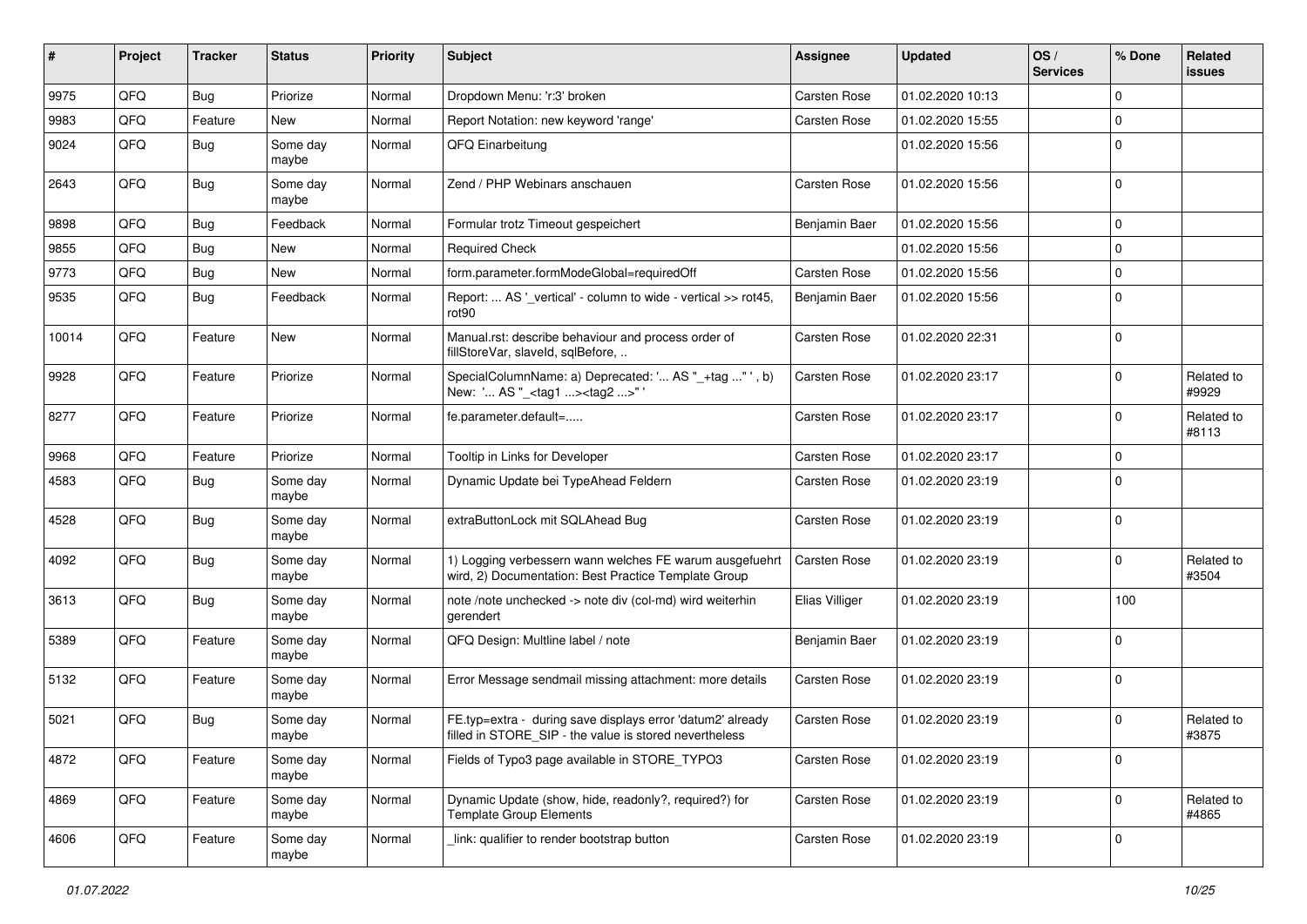| #    | Project | <b>Tracker</b> | <b>Status</b>     | <b>Priority</b> | <b>Subject</b>                                                                   | Assignee            | <b>Updated</b>   | OS/<br><b>Services</b> | % Done      | Related<br>issues   |
|------|---------|----------------|-------------------|-----------------|----------------------------------------------------------------------------------|---------------------|------------------|------------------------|-------------|---------------------|
| 5877 | QFQ     | <b>Bug</b>     | Some day<br>maybe | Normal          | FE.type=note:bsColumn strange behaviour                                          |                     | 01.02.2020 23:19 |                        | $\Omega$    |                     |
| 5852 | QFQ     | Feature        | Some day<br>maybe | Normal          | Logging: mail.log / sql.log - im FE anzeigen und via AJAX<br>aktualisieren       | Carsten Rose        | 01.02.2020 23:19 |                        | $\Omega$    | Related to<br>#5885 |
| 5805 | QFQ     | Feature        | Some day<br>maybe | Normal          | TypeAHead SQL value instead of key stored                                        |                     | 01.02.2020 23:19 |                        | $\mathbf 0$ | Related to<br>#5444 |
| 5768 | QFQ     | <b>Bug</b>     | Some day<br>maybe | Normal          | '{{pageLanguage:T}}' missing if QFQ is called via api                            | Carsten Rose        | 01.02.2020 23:19 |                        | $\Omega$    |                     |
| 5706 | QFQ     | <b>Bug</b>     | Some day<br>maybe | Normal          | upload: fileDestination needs to be sanatized                                    | Carsten Rose        | 01.02.2020 23:19 |                        | $\Omega$    |                     |
| 5579 | QFQ     | Feature        | Some day<br>maybe | Normal          | Enhance Doc / Presentation: variable type 'link column type'                     | Carsten Rose        | 01.02.2020 23:19 |                        | $\Omega$    |                     |
| 5557 | QFQ     | <b>Bug</b>     | Some day<br>maybe | Normal          | Form load: STORE_RECORD filled, but should be empty                              | Carsten Rose        | 01.02.2020 23:19 |                        | 0           |                     |
| 7100 | QFQ     | Feature        | Some day<br>maybe | Normal          | Download: log access, max downloads, time limit                                  |                     | 01.02.2020 23:19 |                        | $\Omega$    |                     |
| 6704 | QFQ     | Feature        | Some day<br>maybe | Normal          | Upload Mode: Bilder in Notizen rechts sollen aktuellen<br>Upload repräsentieren. |                     | 01.02.2020 23:19 |                        | $\Omega$    | Related to<br>#3264 |
| 6084 | QFQ     | Feature        | Some day<br>maybe | Normal          | New escape type: 'D' - convert date                                              |                     | 01.02.2020 23:19 |                        | $\Omega$    |                     |
| 5991 | QFQ     | <b>Bug</b>     | Some day<br>maybe | Normal          | URLs with ' ' or long parameter are problematic                                  | <b>Carsten Rose</b> | 01.02.2020 23:19 |                        | $\Omega$    |                     |
| 5983 | QFQ     | Feature        | Some day<br>maybe | Normal          | Form Submit (save & update): normalize date/-time FE                             | Carsten Rose        | 01.02.2020 23:19 |                        | $\Omega$    |                     |
| 5923 | QFQ     | Feature        | Some day<br>maybe | Normal          | fillStoreSystemBySqlLate                                                         |                     | 01.02.2020 23:19 |                        | $\mathbf 0$ |                     |
| 5895 | QFQ     | Feature        | Some day<br>maybe | Normal          | Tutorial: List of all QFQ Features                                               |                     | 01.02.2020 23:19 |                        | $\mathbf 0$ |                     |
| 5893 | QFQ     | Feature        | Some day<br>maybe | Normal          | Edit on double-click                                                             |                     | 01.02.2020 23:19 |                        | $\Omega$    | Related to<br>#5894 |
| 8522 | QFQ     | Feature        | Some day<br>maybe | Normal          | build QFQ - npm warnings                                                         | Benjamin Baer       | 01.02.2020 23:19 |                        | 50          |                     |
| 8056 | QFQ     | Feature        | Some day<br>maybe | Normal          | Termin Organisation (Reservation)                                                |                     | 01.02.2020 23:19 |                        | $\Omega$    | Related to<br>#8658 |
| 7921 | QFQ     | Feature        | Some day<br>maybe | Normal          | Rest API Export: URL kuerzer machen                                              |                     | 01.02.2020 23:19 |                        | $\mathbf 0$ |                     |
| 7281 | QFQ     | <b>Bug</b>     | Some day<br>maybe | Normal          | Subrecords: on large screen separator line too short                             |                     | 01.02.2020 23:19 |                        | $\Omega$    |                     |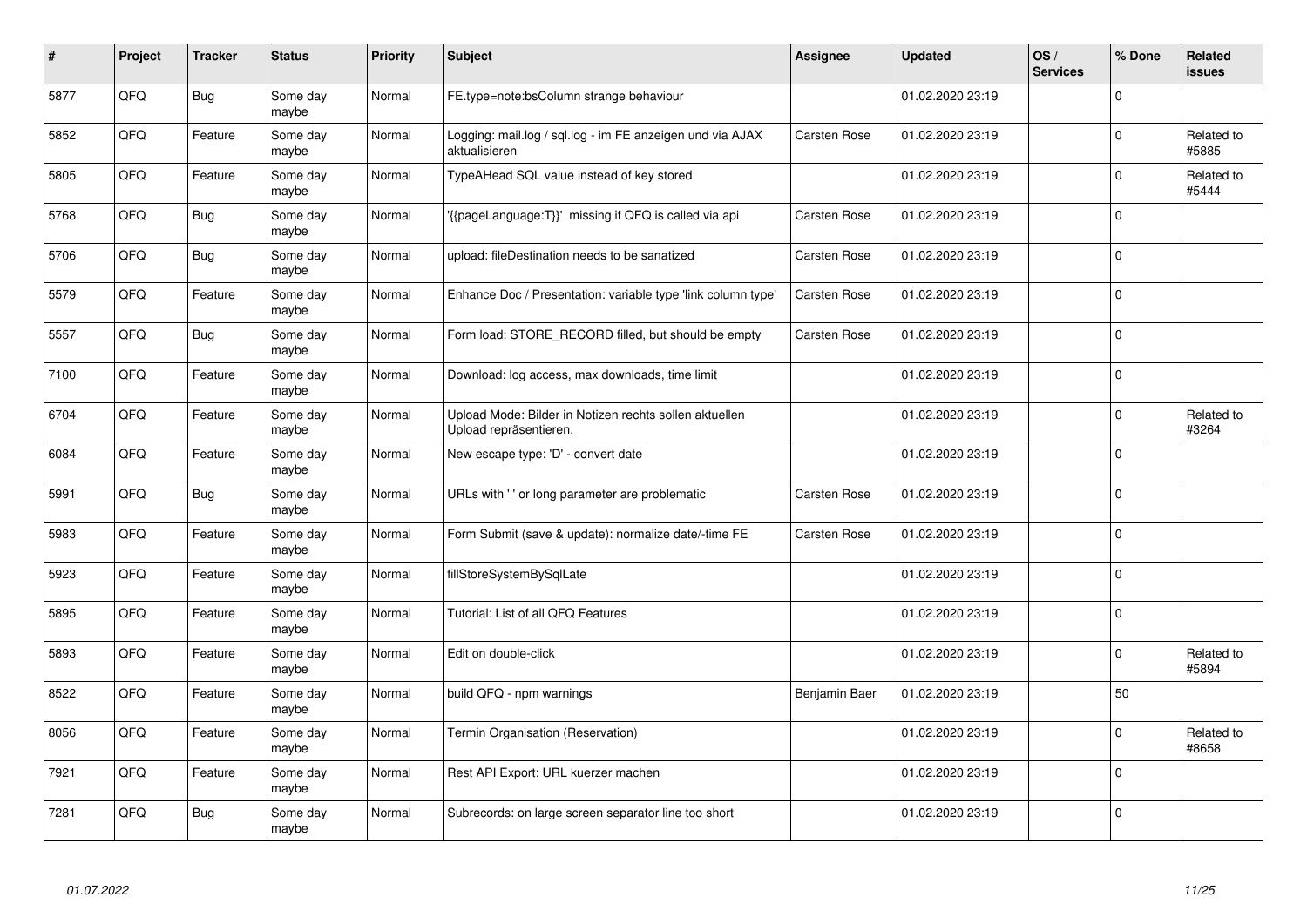| #    | Project | <b>Tracker</b> | <b>Status</b>     | <b>Priority</b> | <b>Subject</b>                                                                                                                                           | <b>Assignee</b>     | <b>Updated</b>   | OS/<br><b>Services</b> | % Done      | Related<br>issues                           |
|------|---------|----------------|-------------------|-----------------|----------------------------------------------------------------------------------------------------------------------------------------------------------|---------------------|------------------|------------------------|-------------|---------------------------------------------|
| 4651 | QFQ     | <b>Bug</b>     | Some day<br>maybe | Normal          | "Loading document" Modal wird angezeigt bei uzhcd type=2<br>Ansicht                                                                                      | <b>Carsten Rose</b> | 01.02.2020 23:20 |                        | $\Omega$    |                                             |
| 4454 | QFQ     | Bug            | Some day<br>maybe | Normal          | Required Elements: multiple elements in a row - whole row<br>marked if only one input is empty.                                                          | Benjamin Baer       | 01.02.2020 23:20 |                        | 0           |                                             |
| 4439 | QFQ     | Feature        | Some day<br>maybe | Normal          | Log: report all actions fired by an FE Element, incl. the<br>original directive (slaveld, sqllnsert, )                                                   |                     | 01.02.2020 23:20 |                        | $\Omega$    | Related to<br>#4432,<br>Related to<br>#5458 |
| 4435 | QFQ     | Feature        | Some day<br>maybe | Normal          | Report: striptags - specify allowed tags                                                                                                                 |                     | 01.02.2020 23:20 |                        | $\Omega$    |                                             |
| 4433 | QFQ     | Feature        | Some day<br>maybe | Normal          | Log when SIP will be destroyed by QFQ for any (security)<br>reason                                                                                       |                     | 01.02.2020 23:20 |                        | $\Omega$    | Related to<br>#4432,<br>Related to<br>#5458 |
| 4398 | QFQ     | <b>Bug</b>     | Some day<br>maybe | Normal          | Typeahead: mouse click in a prefilled input opens a single<br>item dropdown with the current value - click on it seems to<br>set the value, not the key. | Benjamin Baer       | 01.02.2020 23:20 |                        | $\Omega$    | Related to<br>#4457                         |
| 4330 | QFQ     | Feature        | Some day<br>maybe | Normal          | Error Message: report missing {{ / }} in sqlUpdate, sqlInsert,<br>sqlDelete, sqlAfter, sqlBefore in FE action elements.                                  | <b>Carsten Rose</b> | 01.02.2020 23:20 |                        | $\mathbf 0$ |                                             |
| 4328 | QFQ     | Bug            | Some day<br>maybe | Normal          | Error Message: Show FE name/number on problems in FE                                                                                                     | Carsten Rose        | 01.02.2020 23:20 |                        | $\mathbf 0$ |                                             |
| 1234 | QFQ     | Feature        | Some day<br>maybe | Normal          | QF: Record numbering: Im Grid soll in Spalte 1 optional die<br>laufende Nummer der Records angezeigt werden.                                             |                     | 01.02.2020 23:20 |                        | $\Omega$    |                                             |
| 955  | QFQ     | Feature        | Some day<br>maybe | Normal          | QF: Notizen vor/nach dem Form                                                                                                                            |                     | 01.02.2020 23:20 |                        | $\Omega$    |                                             |
| 5455 | QFQ     | Feature        | Some day<br>maybe | Normal          | Mail Redirects grld abhaengig                                                                                                                            |                     | 01.02.2020 23:20 |                        | $\Omega$    |                                             |
| 5428 | QFQ     | Feature        | Some day<br>maybe | Normal          | secure thumbnail: late render on access.                                                                                                                 | <b>Carsten Rose</b> | 01.02.2020 23:20 |                        | $\Omega$    |                                             |
| 5342 | QFQ     | Feature        | Some day<br>maybe | Normal          | link - with HTML Attributes                                                                                                                              |                     | 01.02.2020 23:20 |                        | $\Omega$    | Related to<br>#14077                        |
| 5024 | QFQ     | Feature        | Some day<br>maybe | Normal          | Fabric: Generate PDF with edits                                                                                                                          | Benjamin Baer       | 01.02.2020 23:20 |                        | $\Omega$    | Related to<br>#10704                        |
| 4816 | QFQ     | Feature        | Some day<br>maybe | Normal          | Templates for QFQ Reports (Tables, Radios, )                                                                                                             |                     | 01.02.2020 23:20 |                        | 0           |                                             |
| 4757 | QFQ     | Feature        | Some day<br>maybe | Normal          | Test subrecord: download links ok? Links ok?                                                                                                             | Carsten Rose        | 01.02.2020 23:20 |                        | $\Omega$    |                                             |
| 4652 | QFQ     | Feature        | Some day<br>maybe | Normal          | UZH CD: Weiterleitung auf benutzerdefinierte 403/404 Seite                                                                                               | Carsten Rose        | 01.02.2020 23:20 |                        | $\mathbf 0$ |                                             |
| 7402 | QFQ     | <b>Bug</b>     | Some day<br>maybe | Normal          | thumbnail cache: outdated picture when permission denied<br>and permission resolved.                                                                     |                     | 01.02.2020 23:20 |                        | 0           |                                             |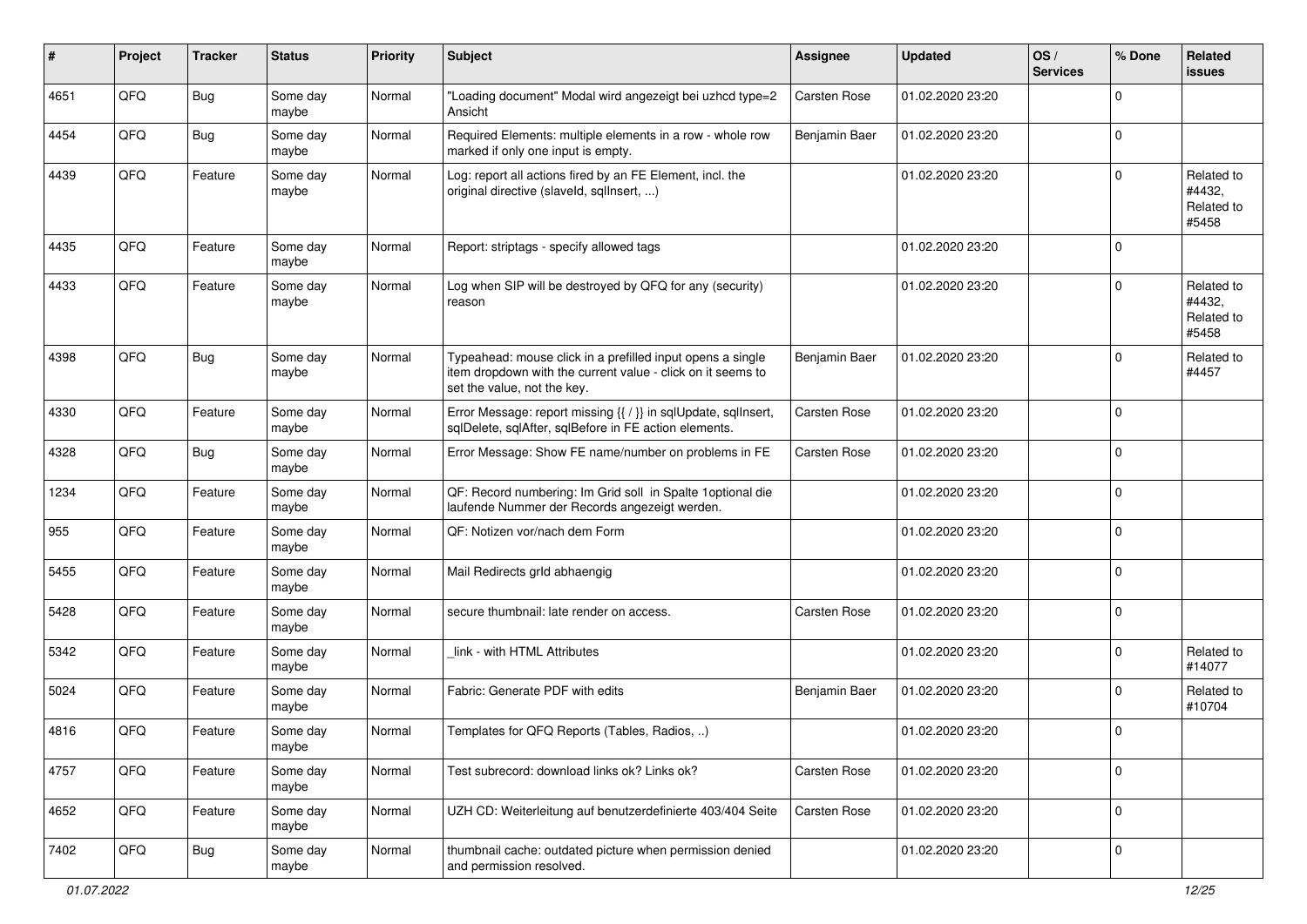| #    | Project | <b>Tracker</b> | <b>Status</b>     | <b>Priority</b> | <b>Subject</b>                                                                                                                                                | <b>Assignee</b>     | <b>Updated</b>   | OS/<br><b>Services</b> | % Done      | Related<br><b>issues</b>                    |
|------|---------|----------------|-------------------|-----------------|---------------------------------------------------------------------------------------------------------------------------------------------------------------|---------------------|------------------|------------------------|-------------|---------------------------------------------|
| 7101 | QFQ     | <b>Bug</b>     | Some day<br>maybe | Normal          | 'form' in SIP and 'report' - breaks                                                                                                                           |                     | 01.02.2020 23:20 |                        | 0           |                                             |
| 5851 | QFQ     | Feature        | Some day<br>maybe | Normal          | Queue System implementieren: MQTT, RabbitMQ                                                                                                                   |                     | 01.02.2020 23:20 |                        | $\Omega$    | Related to<br>#5715                         |
| 5850 | QFQ     | Feature        | Some day<br>maybe | Normal          | Deployment: In QFQ Doc best practice fuer zeitgemaesses<br>Deployment beschreiben                                                                             |                     | 01.02.2020 23:20 |                        | 0           |                                             |
| 5665 | QFQ     | Feature        | Some day<br>maybe | Normal          | Versuch das '{{!' nicht mehr noetig ist.                                                                                                                      | <b>Carsten Rose</b> | 01.02.2020 23:20 |                        | $\mathbf 0$ | Related to<br>#7432,<br>Related to<br>#7434 |
| 4443 | QFQ     | Feature        | Some day<br>maybe | Normal          | Form: multiple secondary tables                                                                                                                               |                     | 01.02.2020 23:20 |                        | $\Omega$    |                                             |
| 4365 | QFQ     | Feature        | Some day<br>maybe | Normal          | Multi Language: new way of config                                                                                                                             | <b>Carsten Rose</b> | 01.02.2020 23:20 |                        | $\Omega$    |                                             |
| 4343 | QFQ     | Feature        | Some day<br>maybe | Normal          | Link: Classifier to add 'attributes'                                                                                                                          | Carsten Rose        | 01.02.2020 23:20 |                        | $\Omega$    | Related to<br>#14077                        |
| 4659 | QFQ     | Bug            | Some day<br>maybe | Normal          | infoButtonExtra                                                                                                                                               | Carsten Rose        | 01.02.2020 23:20 |                        | $\Omega$    |                                             |
| 4650 | QFQ     | Feature        | Some day<br>maybe | Normal          | Convert html to doc/rtf                                                                                                                                       | <b>Carsten Rose</b> | 01.02.2020 23:20 |                        | 0           | Related to<br>#10704                        |
| 4640 | QFQ     | Feature        | Some day<br>maybe | Normal          | Rename System Forms                                                                                                                                           |                     | 01.02.2020 23:20 |                        | $\mathbf 0$ |                                             |
| 4627 | QFQ     | Feature        | Some day<br>maybe | Normal          | dbupdate: all tables - check 'create', 'modified' if it is possible<br>to change to default 'CURRENT_TIMESTAMP' and modified<br>'ON UPDATE CURRENT_TIMESTAMP' |                     | 01.02.2020 23:20 |                        | $\mathbf 0$ |                                             |
| 4626 | QFQ     | Feature        | Some day<br>maybe | Normal          | Mobile View: 'classBody=qfq-form-right' makes no sense                                                                                                        |                     | 01.02.2020 23:20 |                        | $\mathbf 0$ |                                             |
| 4551 | QFQ     | Feature        | Some day<br>maybe | Normal          | Set 'pills' via dynamicUpdate to show/hide/disabled                                                                                                           |                     | 01.02.2020 23:20 |                        | $\mathbf 0$ | Related to<br>#3752                         |
| 4549 | QFQ     | <b>Bug</b>     | Some day<br>maybe | Normal          | TemplateGroups: FE.type SELECT loose selected value after<br>save                                                                                             | Carsten Rose        | 01.02.2020 23:20 |                        | 0           | Related to<br>#4548,<br>Related to<br>#4771 |
| 4546 | QFQ     | Bug            | Some day<br>maybe | Normal          | NH: SIP storage is destroyed                                                                                                                                  |                     | 01.02.2020 23:20 |                        | $\mathbf 0$ |                                             |
| 4536 | QFG     | Feature        | Some day<br>maybe | Normal          | FE upload: problem with delete if mutliple uploads an<br>FE.name="                                                                                            |                     | 01.02.2020 23:20 |                        | $\mathbf 0$ |                                             |
| 4446 | QFG     | Feature        | Some day<br>maybe | Normal          | New FE get same feldContainerId as last modifed FE                                                                                                            |                     | 01.02.2020 23:20 |                        | $\mathbf 0$ |                                             |
| 5892 | QFG     | Feature        | Some day<br>maybe | Normal          | QFQ should use T3 API to manipulate FE GROUP<br>membership                                                                                                    |                     | 01.02.2020 23:20 |                        | 0           |                                             |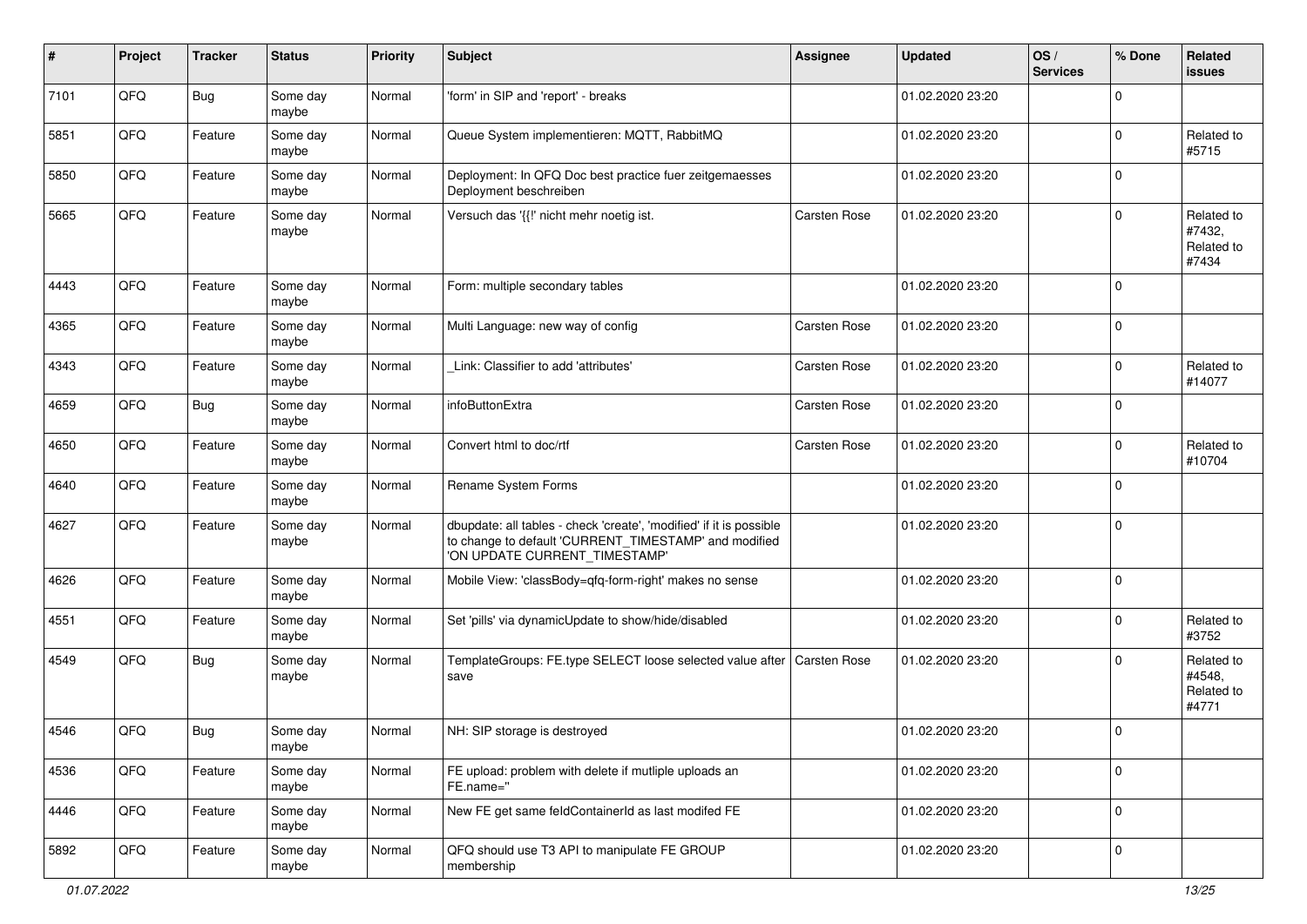| ∦    | Project        | <b>Tracker</b> | <b>Status</b>     | <b>Priority</b> | <b>Subject</b>                                                                                        | <b>Assignee</b>     | <b>Updated</b>   | OS/<br><b>Services</b> | % Done              | Related<br>issues                              |
|------|----------------|----------------|-------------------|-----------------|-------------------------------------------------------------------------------------------------------|---------------------|------------------|------------------------|---------------------|------------------------------------------------|
| 5480 | QFQ            | Feature        | Some day<br>maybe | Normal          | QFQ: Dokumentation mit Screenshots versehen                                                           | Carsten Rose        | 01.02.2020 23:20 |                        | 0                   | Related to<br>#9879                            |
| 5452 | QFQ            | Feature        | Some day<br>maybe | Normal          | Thumbnails from PDF: bad quality                                                                      |                     | 01.02.2020 23:20 |                        | $\mathbf 0$         |                                                |
| 4771 | QFQ            | Bug            | Some day<br>maybe | Normal          | qfq: select-down-values empty after save (edit-form for<br>program administrators)                    | Carsten Rose        | 01.02.2020 23:20 |                        | 0                   | Related to<br>#4549, Has<br>duplicate<br>#4282 |
| 4719 | QFQ            | Feature        | Some day<br>maybe | Normal          | Custom Message in Client in case of 'Browser tab close,<br>modification will be lost'                 |                     | 01.02.2020 23:20 |                        | $\mathbf 0$         |                                                |
| 3547 | QFQ            | Bug            | New               | Normal          | FE of type 'note' causes writing of empty fields.                                                     | Carsten Rose        | 01.02.2020 23:21 |                        | 0                   |                                                |
| 3504 | QFQ            | Feature        | New               | Normal          | Logging: welche Action FEs werden wann wie ausgefuehrt                                                | Carsten Rose        | 01.02.2020 23:21 |                        | 0                   | Related to<br>#5458,<br>Related to<br>#4092    |
| 5576 | QFQ            | <b>Bug</b>     | New               | Normal          | Using MySQL 'DROP' requires privilege - wich is not really<br>necessary.                              | Carsten Rose        | 01.02.2020 23:21 |                        | $\mathbf 0$         |                                                |
| 5131 | QFQ            | Feature        | <b>New</b>        | Normal          | Activate Spin Gear ('wait/busy' indicator) via LINK attribute                                         | Carsten Rose        | 01.02.2020 23:21 |                        | 0                   |                                                |
| 4250 | QFQ            | Feature        | New               | Normal          | AutoCron in QFQ via PHP                                                                               | Carsten Rose        | 01.02.2020 23:21 |                        | 0                   | Related to<br>#3292,<br>Related to<br>#3291    |
| 6483 | QFQ            | <b>Bug</b>     | New               | Normal          | R Store funktioniert nicht bei 'Report Notation' im FE                                                | <b>Carsten Rose</b> | 01.02.2020 23:21 |                        | 0                   |                                                |
| 6462 | QFQ            | <b>Bug</b>     | New               | Normal          | File Upload: Nutzlose Fehlermeldung wenn Datei zu gross                                               | Carsten Rose        | 01.02.2020 23:21 |                        | 0                   | Related to<br>#6139                            |
| 6437 | QFQ            | Feature        | New               | Normal          | Neuer Mode Button bei FormElementen                                                                   | Carsten Rose        | 01.02.2020 23:21 |                        | 0                   | Related to<br>#9668.<br>Blocked by<br>#9678    |
| 6292 | QFQ            | Feature        | New               | Normal          | Download: File speichern mit Hash aber original Filename in<br>der Datenbank vermerken fuer Downloads | Carsten Rose        | 01.02.2020 23:21 |                        | $\mathbf 0$         |                                                |
| 6289 | QFQ            | Feature        | New               | Normal          | Form: Log                                                                                             | <b>Carsten Rose</b> | 01.02.2020 23:21 |                        | $\mathbf 0$         |                                                |
| 6765 | QFQ            | Feature        | New               | Normal          | Moeglichkeit via QFQ eigene Logs zu schreiben                                                         | Carsten Rose        | 01.02.2020 23:21 |                        | 0                   |                                                |
| 6677 | $\mathsf{QFQ}$ | Bug            | New               | Normal          | Error message FE Action Element: no/wrong FE reference<br>who cause the problem.                      | Carsten Rose        | 01.02.2020 23:21 |                        | 0                   |                                                |
| 6609 | QFQ            | Feature        | New               | Normal          | Formlet: JSON API erweitern                                                                           | Carsten Rose        | 01.02.2020 23:21 |                        | 50                  |                                                |
| 6594 | QFQ            | Feature        | New               | Normal          | Excel: on download, check if there is a valid sip                                                     | Carsten Rose        | 01.02.2020 23:21 |                        | $\mathbf 0$         |                                                |
| 7119 | QFQ            | Feature        | New               | Normal          | Upload: scaleDownWidth, scaleDownHeight                                                               | Carsten Rose        | 01.02.2020 23:21 |                        | 0                   |                                                |
| 7102 | QFQ            | Feature        | New               | Normal          | Comment sign in report: '#' and '--'                                                                  | Carsten Rose        | 01.02.2020 23:21 |                        | $\mathsf{O}\xspace$ |                                                |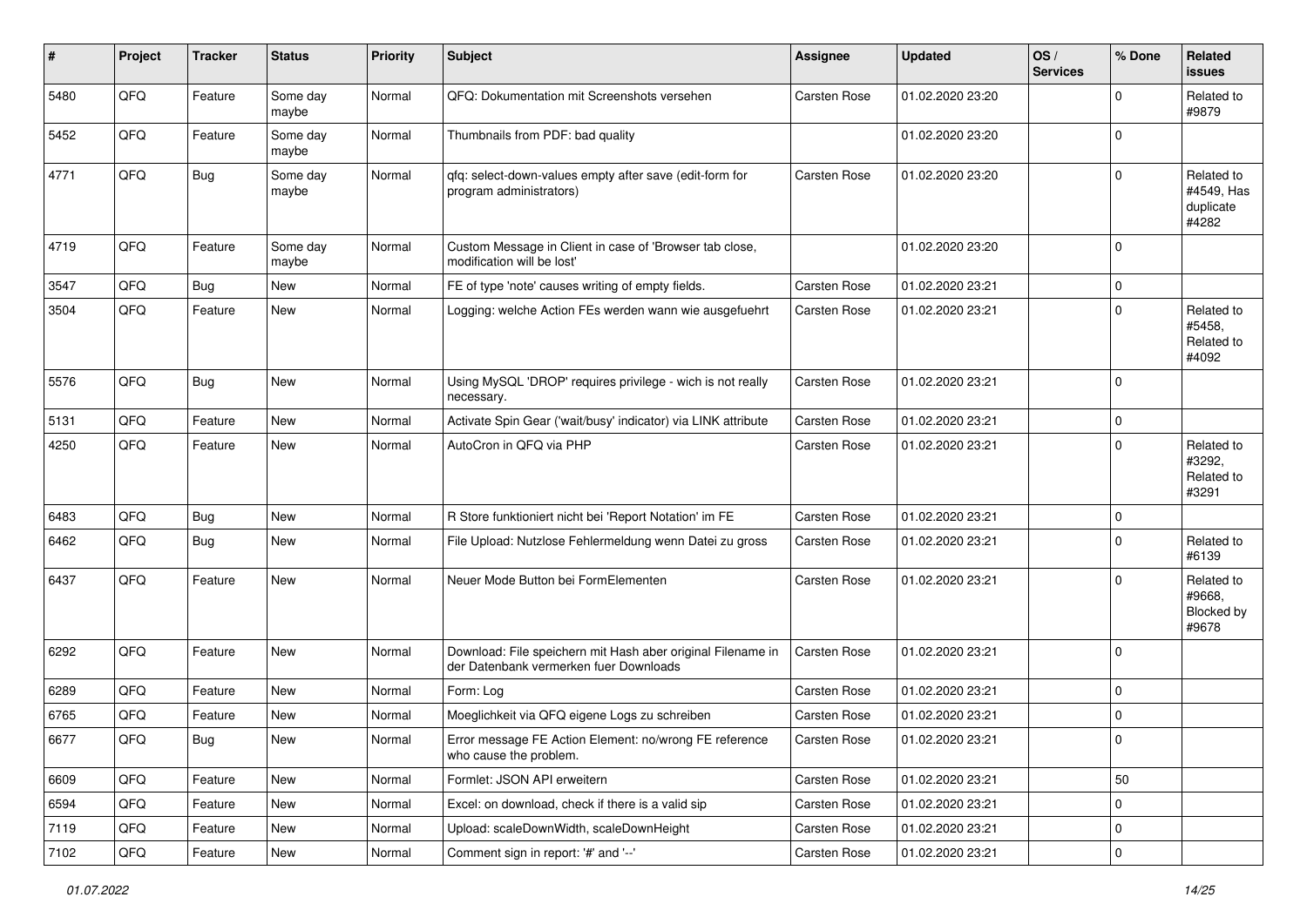| $\vert$ # | Project | <b>Tracker</b> | <b>Status</b>     | <b>Priority</b> | <b>Subject</b>                                                                                                             | <b>Assignee</b>     | <b>Updated</b>   | OS/<br><b>Services</b> | % Done         | Related<br>issues         |
|-----------|---------|----------------|-------------------|-----------------|----------------------------------------------------------------------------------------------------------------------------|---------------------|------------------|------------------------|----------------|---------------------------|
| 7099      | QFQ     | Feature        | New               | Normal          | Redesign FormEditor                                                                                                        | <b>Carsten Rose</b> | 01.02.2020 23:21 |                        | $\mathbf 0$    |                           |
| 7014      | QFQ     | Bug            | New               | Normal          | Sending invalid emails succeeds when<br>debug.redirectAllMailTo is set                                                     | Carsten Rose        | 01.02.2020 23:21 |                        | $\mathbf 0$    |                           |
| 6972      | QFQ     | Feature        | Some day<br>maybe | Normal          | Fabric Clipboard / cross browser tab                                                                                       | Benjamin Baer       | 01.02.2020 23:21 |                        | $\mathbf 0$    |                           |
| 6970      | QFQ     | Feature        | Some day<br>maybe | Normal          | tablesorter: default fuer 'sortReset' aendern von 'Ctrl' zu 'Alt'                                                          | Benjamin Baer       | 01.02.2020 23:21 |                        | $\Omega$       |                           |
| 6912      | QFQ     | Bug            | <b>New</b>        | Normal          | error Message Var 'deadline' already set in SIP - in Form<br>with FE.value={{deadline:R:::{{deadlinePeriod:Y}}}}           | Carsten Rose        | 01.02.2020 23:21 |                        | $\Omega$       |                           |
| 6855      | QFQ     | Feature        | New               | Normal          | With {{feUser:U}}!={{feUser:T}}: Save / Delete: only possible<br>with {{feUserSave:U}}='yes' and '{{feUserDelete:U}}='yes' | Carsten Rose        | 01.02.2020 23:21 |                        | $\mathbf 0$    |                           |
| 7481      | QFQ     | Feature        | <b>New</b>        | Normal          | Detect 'BaseUrl' automatically                                                                                             | <b>Carsten Rose</b> | 01.02.2020 23:21 |                        | $\mathbf 0$    |                           |
| 7342      | QFQ     | Feature        | <b>New</b>        | Normal          | add content = hide this                                                                                                    | Carsten Rose        | 01.02.2020 23:21 |                        | $\overline{0}$ |                           |
| 7280      | QFQ     | Feature        | <b>New</b>        | Normal          | recently used table                                                                                                        | <b>Carsten Rose</b> | 01.02.2020 23:21 |                        | $\mathbf 0$    |                           |
| 7261      | QFQ     | Bug            | New               | Normal          | Report pathFilename for user without path, only the filename                                                               | Carsten Rose        | 01.02.2020 23:21 |                        | 0              |                           |
| 7239      | QFQ     | Feature        | New               | Normal          | TinyMCE: html tag whitelist                                                                                                | Carsten Rose        | 01.02.2020 23:21 |                        | $\mathbf 0$    | Related to<br>#14320      |
| 7219      | QFQ     | Bug            | New               | Normal          | typeSheadSql / typeAheadSqlPrefetch: change to curly<br>braces                                                             | Carsten Rose        | 01.02.2020 23:21 |                        | $\Omega$       |                           |
| 7175      | QFQ     | Feature        | <b>New</b>        | Normal          | Upload: md5 hash as filename                                                                                               | Carsten Rose        | 01.02.2020 23:21 |                        | 0              |                           |
| 9602      | QFQ     | Feature        | New               | Normal          | Form definition as JSON                                                                                                    | Carsten Rose        | 01.02.2020 23:21 |                        | $\Omega$       | Related to<br>#9600       |
| 7683      | QFQ     | Feature        | <b>New</b>        | Normal          | Special column names in '{{ SELECT  AS _link }}' should be<br>detected                                                     | Carsten Rose        | 01.02.2020 23:21 |                        | $\overline{0}$ |                           |
| 7681      | QFQ     | Feature        | New               | Normal          | Optional switch off 'check for modified record'                                                                            | Carsten Rose        | 01.02.2020 23:21 |                        | $\mathbf 0$    |                           |
| 7574      | QFQ     | Bug            | New               | Normal          | Substitute error: form element not reported / dont parse<br>Form.note                                                      | Carsten Rose        | 01.02.2020 23:21 |                        | 0              |                           |
| 7521      | QFQ     | Feature        | New               | Normal          | TemplateGroup: fe.type=upload                                                                                              | Carsten Rose        | 01.02.2020 23:21 |                        | $\Omega$       | Related to<br>#9706       |
| 4082      | QFQ     | Feature        | New               | Normal          | Dynamic Update: modeSgl - useful default                                                                                   | Carsten Rose        | 01.02.2020 23:22 |                        | 0              |                           |
| 7512      | QFQ     | Bug            | <b>New</b>        | Normal          | FE: inputType=number >> 'pattern' is not respected                                                                         | Carsten Rose        | 01.02.2020 23:22 |                        | $\mathbf 0$    |                           |
| 7109      | QFQ     | Feature        | <b>New</b>        | Normal          | Dynamic Updates: row/element hide                                                                                          | Carsten Rose        | 01.02.2020 23:22 |                        | $\mathbf 0$    | Has<br>duplicate<br>#4081 |
| 7002      | QFQ     | <b>Bug</b>     | New               | Normal          | Dynamic Update: row does not disappear / appear                                                                            | <b>Carsten Rose</b> | 01.02.2020 23:22 |                        | $\mathbf 0$    |                           |
| 6250      | QFQ     | Feature        | In Progress       | Normal          | Enhance layout: a) Subrecord, b) Subrecord-Title                                                                           | Carsten Rose        | 01.02.2020 23:22 |                        | $\Omega$       | Related to<br>#5391       |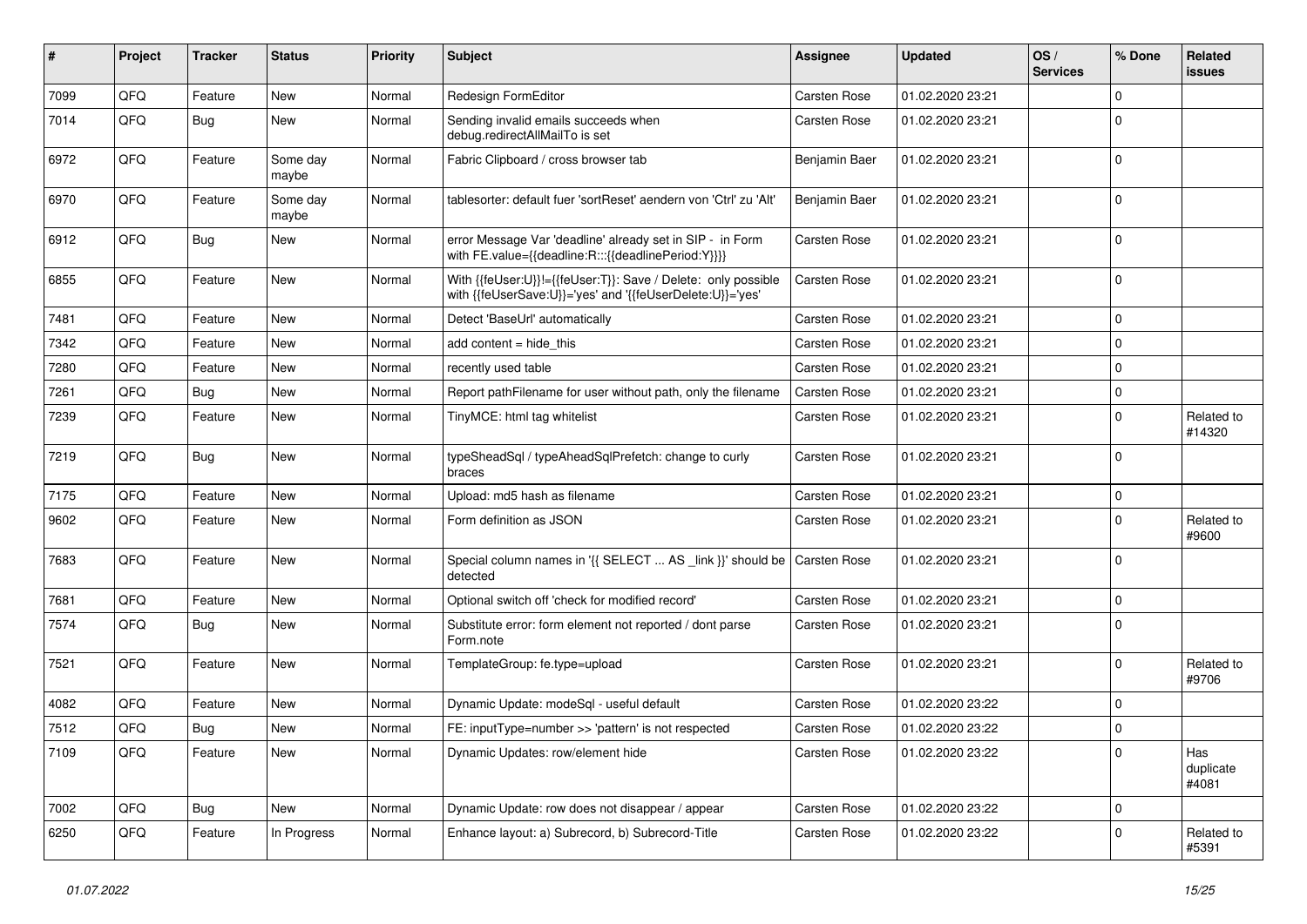| #    | Project | <b>Tracker</b> | <b>Status</b>     | <b>Priority</b> | <b>Subject</b>                                                                                         | Assignee            | <b>Updated</b>   | OS/<br><b>Services</b> | % Done         | Related<br>issues    |
|------|---------|----------------|-------------------|-----------------|--------------------------------------------------------------------------------------------------------|---------------------|------------------|------------------------|----------------|----------------------|
| 7812 | QFQ     | Feature        | <b>New</b>        | Normal          | FE 'Subrecord' - new option 'subrecordShowFilter',<br>'subrecordPaging'                                | Carsten Rose        | 01.02.2020 23:22 |                        | 0              |                      |
| 7795 | QFQ     | Bug            | New               | Normal          | Readonly Form: Typeahead-Felder                                                                        | Carsten Rose        | 01.02.2020 23:22 |                        | $\overline{0}$ | Related to<br>#10640 |
| 7730 | QFQ     | Feature        | Priorize          | Normal          | SELECT Box: title in between                                                                           | Benjamin Baer       | 01.02.2020 23:22 |                        | $\mathbf 0$    |                      |
| 7685 | QFQ     | Bug            | <b>New</b>        | Normal          | Open FormElement from QFQ error message and save<br>modified record: error about missing {{formId:F}}  | Carsten Rose        | 01.02.2020 23:22 |                        | $\Omega$       |                      |
| 7547 | QFQ     | <b>Bug</b>     | <b>New</b>        | Normal          | Error Message in afterSave: wrong parameter column<br>reported                                         | Carsten Rose        | 01.02.2020 23:22 |                        | $\Omega$       |                      |
| 7524 | QFQ     | Bug            | <b>New</b>        | Normal          | QFQ throws a 'General Error' if 'fileadmin/protected/log/' is<br>not writeable                         | Carsten Rose        | 01.02.2020 23:22 |                        | $\Omega$       |                      |
| 7520 | QFQ     | Feature        | <b>New</b>        | Normal          | QR Code:  AS _qr ( AS _link)                                                                           | <b>Carsten Rose</b> | 01.02.2020 23:22 |                        | $\mathbf 0$    |                      |
| 7519 | QFQ     | Feature        | New               | Normal          | Select: Multi                                                                                          | Carsten Rose        | 01.02.2020 23:22 |                        | 0              |                      |
| 7513 | QFQ     | Bug            | <b>New</b>        | Normal          | Radios not correct aligned                                                                             | Carsten Rose        | 01.02.2020 23:22 |                        | $\mathbf 0$    |                      |
| 8806 | QFQ     | Feature        | New               | Normal          | SQL Function nl2br                                                                                     | Carsten Rose        | 01.02.2020 23:22 |                        | $\Omega$       |                      |
| 8719 | QFQ     | Feature        | <b>New</b>        | Normal          | extraButtonLock: add support for 0/1                                                                   | <b>Carsten Rose</b> | 01.02.2020 23:22 |                        | 0              |                      |
| 8336 | QFQ     | Feature        | New               | Normal          | Form > modified > Close New: a) Optional disable popup, b)<br>custom text, c) mode on save: closelstay | Carsten Rose        | 01.02.2020 23:22 |                        | $\Omega$       | Related to<br>#8335  |
| 8089 | QFQ     | Feature        | New               | Normal          | Copy/Paste for FormElements                                                                            | <b>Carsten Rose</b> | 01.02.2020 23:22 |                        | $\Omega$       |                      |
| 8049 | QFQ     | Bug            | <b>New</b>        | Normal          | FE.type=note, column 'value': text moves some pixel to top<br>after save                               | Carsten Rose        | 01.02.2020 23:22 |                        | $\Omega$       |                      |
| 7924 | QFQ     | Feature        | <b>New</b>        | Normal          | Radio/Checkbox with Tooltip                                                                            | Carsten Rose        | 01.02.2020 23:22 |                        | $\mathbf 0$    |                      |
| 9130 | QFQ     | Feature        | Some day<br>maybe | Normal          | tablesorter: Automatic Row numbering / Zeilenummer                                                     | Benjamin Baer       | 01.02.2020 23:22 |                        | $\Omega$       |                      |
| 9129 | QFQ     | Feature        | <b>New</b>        | Normal          | sqlValidate: Message as notification, not as error                                                     | Carsten Rose        | 01.02.2020 23:22 |                        | $\Omega$       | Related to<br>#9128  |
| 9128 | QFQ     | Feature        | <b>New</b>        | Normal          | Error Message: not replaced variables- a) replace back to '{',<br>b) underline                         | Carsten Rose        | 01.02.2020 23:22 |                        | $\mathbf 0$    | Related to<br>#9129  |
| 9127 | QFQ     | <b>Bug</b>     | <b>New</b>        | Normal          | Error Message: change 'roll over' color - text not readable                                            | Carsten Rose        | 01.02.2020 23:22 |                        | $\mathbf 0$    |                      |
| 8975 | QFQ     | Feature        | New               | Normal          | Report Notation: 2.0                                                                                   | Carsten Rose        | 01.02.2020 23:22 |                        | $\mathbf 0$    | Related to<br>#8963  |
| 9317 | QFQ     | <b>Bug</b>     | New               | Normal          | FE.type=note: with dynamic show/hidden an empty label<br>causes trouble                                | Carsten Rose        | 01.02.2020 23:22 |                        | $\mathbf 0$    |                      |
| 9275 | QFQ     | <b>Bug</b>     | New               | Normal          | autcron: t3 page, which takes to long to respond, is not<br>reported properly                          | Carsten Rose        | 01.02.2020 23:22 |                        | 100            |                      |
| 9208 | QFQ     | Feature        | New               | Normal          | Manage 'recent' records                                                                                | <b>Carsten Rose</b> | 01.02.2020 23:22 |                        | $\pmb{0}$      |                      |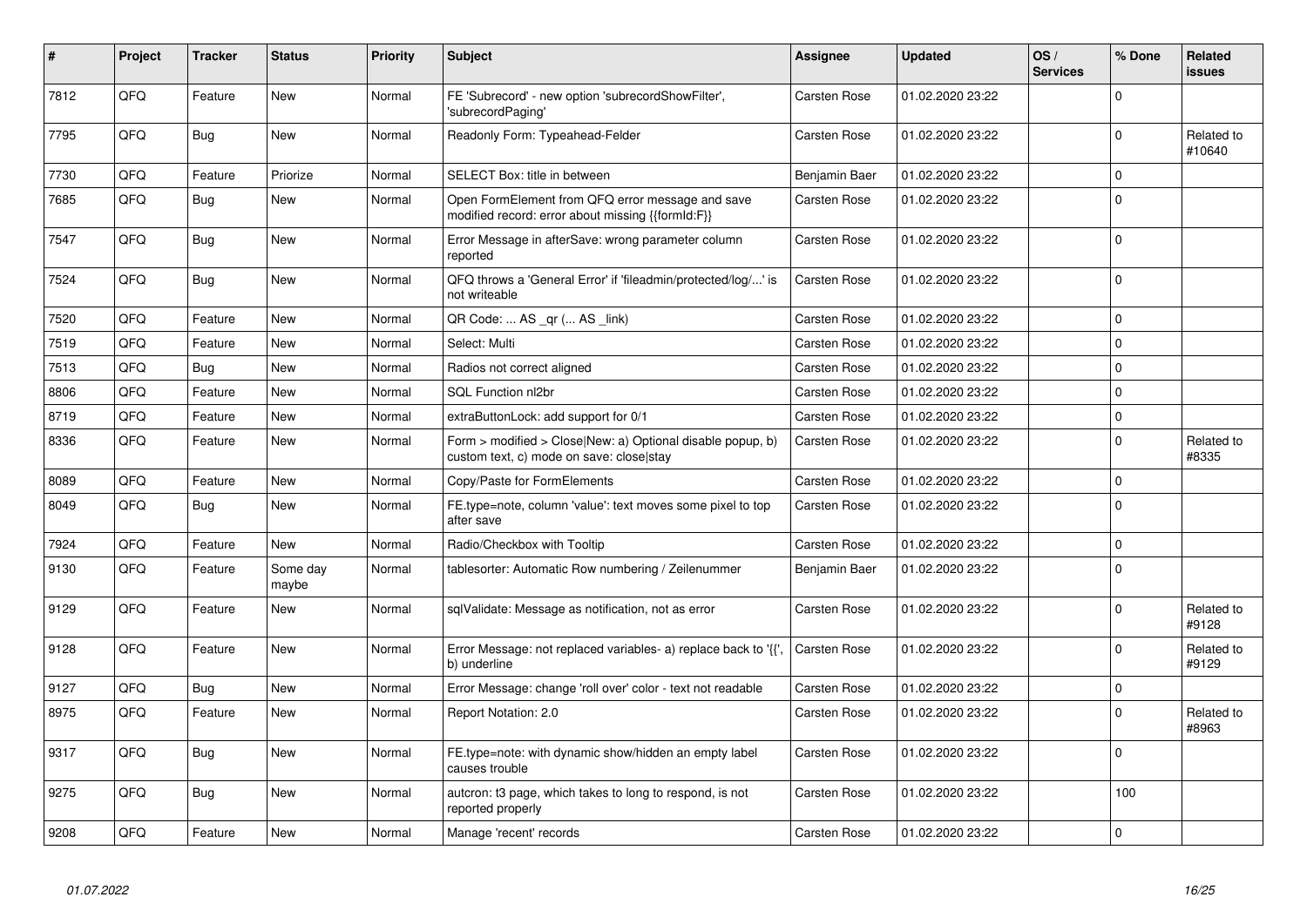| $\vert$ # | Project | <b>Tracker</b> | <b>Status</b> | <b>Priority</b> | <b>Subject</b>                                                                           | Assignee            | <b>Updated</b>   | OS/<br><b>Services</b> | % Done      | Related<br>issues                                                    |
|-----------|---------|----------------|---------------|-----------------|------------------------------------------------------------------------------------------|---------------------|------------------|------------------------|-------------|----------------------------------------------------------------------|
| 9177      | QFQ     | <b>Bug</b>     | <b>New</b>    | Normal          | Bug? QFQ tries to save an action FE, which has real existing<br>column name              | Carsten Rose        | 01.02.2020 23:22 |                        | $\mathbf 0$ |                                                                      |
| 9136      | QFQ     | Feature        | <b>New</b>    | Normal          | Create ZIP files with dynamic PDFs                                                       | <b>Carsten Rose</b> | 01.02.2020 23:22 |                        | $\Omega$    |                                                                      |
| 9537      | QFQ     | Feature        | <b>New</b>    | Normal          | FormEditor: Edit fieldset in FrontEnd                                                    | <b>Carsten Rose</b> | 01.02.2020 23:22 |                        | $\Omega$    |                                                                      |
| 9533      | QFQ     | Bug            | New           | Normal          | FE.type=upload: Check in 'beforeSave' if upload is given                                 | Carsten Rose        | 01.02.2020 23:22 |                        | $\mathbf 0$ | Related to<br>#11523                                                 |
| 9352      | QFQ     | Feature        | New           | Normal          | FE 'Native' fire slaveld, sqlAfter, sqllns                                               | Carsten Rose        | 01.02.2020 23:22 |                        | $\mathbf 0$ |                                                                      |
| 9811      | QFQ     | Feature        | New           | Normal          | Report: tag every n'th row                                                               | Carsten Rose        | 01.02.2020 23:22 |                        | $\mathbf 0$ |                                                                      |
| 9783      | QFQ     | <b>Bug</b>     | New           | Normal          | Email with special characters                                                            | Carsten Rose        | 01.02.2020 23:22 |                        | $\mathbf 0$ |                                                                      |
| 9781      | QFQ     | Feature        | New           | Normal          | Button: CSS class to make buttons smaller                                                | Carsten Rose        | 01.02.2020 23:22 |                        | $\Omega$    |                                                                      |
| 9707      | QFQ     | Feature        | New           | Normal          | SIP security: encode pageld and check pageld on decode                                   | Carsten Rose        | 01.02.2020 23:22 |                        | $\Omega$    |                                                                      |
| 9706      | QFQ     | Feature        | New           | Normal          | Multi File Upload (hidden template group)                                                | Carsten Rose        | 01.02.2020 23:22 |                        | $\Omega$    | Related to<br>#7521,<br>Related to<br>#5562,<br>Related to<br>#13330 |
| 9691      | QFQ     | <b>Bug</b>     | In Progress   | Normal          | Checkbox: dynamic update > readonly                                                      | <b>Carsten Rose</b> | 01.02.2020 23:22 |                        | 50          | Related to<br>#9834                                                  |
| 10015     | QFQ     | Feature        | Priorize      | Normal          | Monospace in Textarea                                                                    | Carsten Rose        | 03.02.2020 13:40 |                        | $\mathbf 0$ |                                                                      |
| 10003     | QFQ     | Feature        | Priorize      | Normal          | fieldset: stronger visualize group                                                       | Benjamin Baer       | 12.02.2020 08:13 |                        | $\mathbf 0$ |                                                                      |
| 10115     | QFQ     | Feature        | <b>New</b>    | Normal          | TypeAhead: static list                                                                   | Carsten Rose        | 26.02.2020 16:42 |                        | 100         |                                                                      |
| 10324     | QFQ     | <b>Bug</b>     | New           | Normal          | Excel Export mit Template funktioniert nur, wenn Template<br>vor uid kommt               |                     | 30.03.2020 11:20 |                        | $\Omega$    | Related to<br>#10257                                                 |
| 4050      | QFQ     | Feature        | <b>New</b>    | Normal          | sql.log: 1) FormElement ID which causes a specific action,<br>2) Result in the same row. | <b>Carsten Rose</b> | 15.04.2020 11:35 |                        | $\mathbf 0$ | Related to<br>#5458                                                  |
| 10082     | QFQ     | <b>Bug</b>     | New           | Normal          | FE.type=SELECT - 'sanatize' Class                                                        | Carsten Rose        | 07.05.2020 09:36 |                        | $\mathbf 0$ | Related to<br>#10081                                                 |
| 10119     | QFQ     | Feature        | <b>New</b>    | Normal          | Dropdown (selectlist) & Type Ahead: format and catagorize list                           | Carsten Rose        | 07.05.2020 09:36 |                        | $\Omega$    |                                                                      |
| 10124     | QFQ     | Feature        | Feedback      | Normal          | gfg AAI-Login                                                                            | Karin Niffeler      | 07.05.2020 09:36 |                        | $\mathbf 0$ |                                                                      |
| 10322     | QFQ     | Bug            | New           | Normal          | FormElement / Radio: missing column 'enum' >> FE not<br>reported                         | Carsten Rose        | 07.05.2020 09:37 |                        | $\mathbf 0$ |                                                                      |
| 10384     | QFQ     | Feature        | <b>New</b>    | Normal          | Parameter Exchange QFQ Instances                                                         |                     | 07.05.2020 09:38 |                        | $\mathbf 0$ |                                                                      |
| 10443     | QFQ     | Feature        | In Progress   | Normal          | Konzept_api / _live                                                                      | Carsten Rose        | 07.05.2020 09:39 |                        | $\mathbf 0$ |                                                                      |
| 5559      | QFQ     | <b>Bug</b>     | New           | Normal          | FE.type = Upload: 'accept' might contain variables                                       | Carsten Rose        | 11.05.2020 21:23 |                        | $\Omega$    |                                                                      |
| 10593     | QFQ     | Feature        | New           | Normal          | label2: text behind input element                                                        | Carsten Rose        | 16.05.2020 10:57 |                        | $\Omega$    |                                                                      |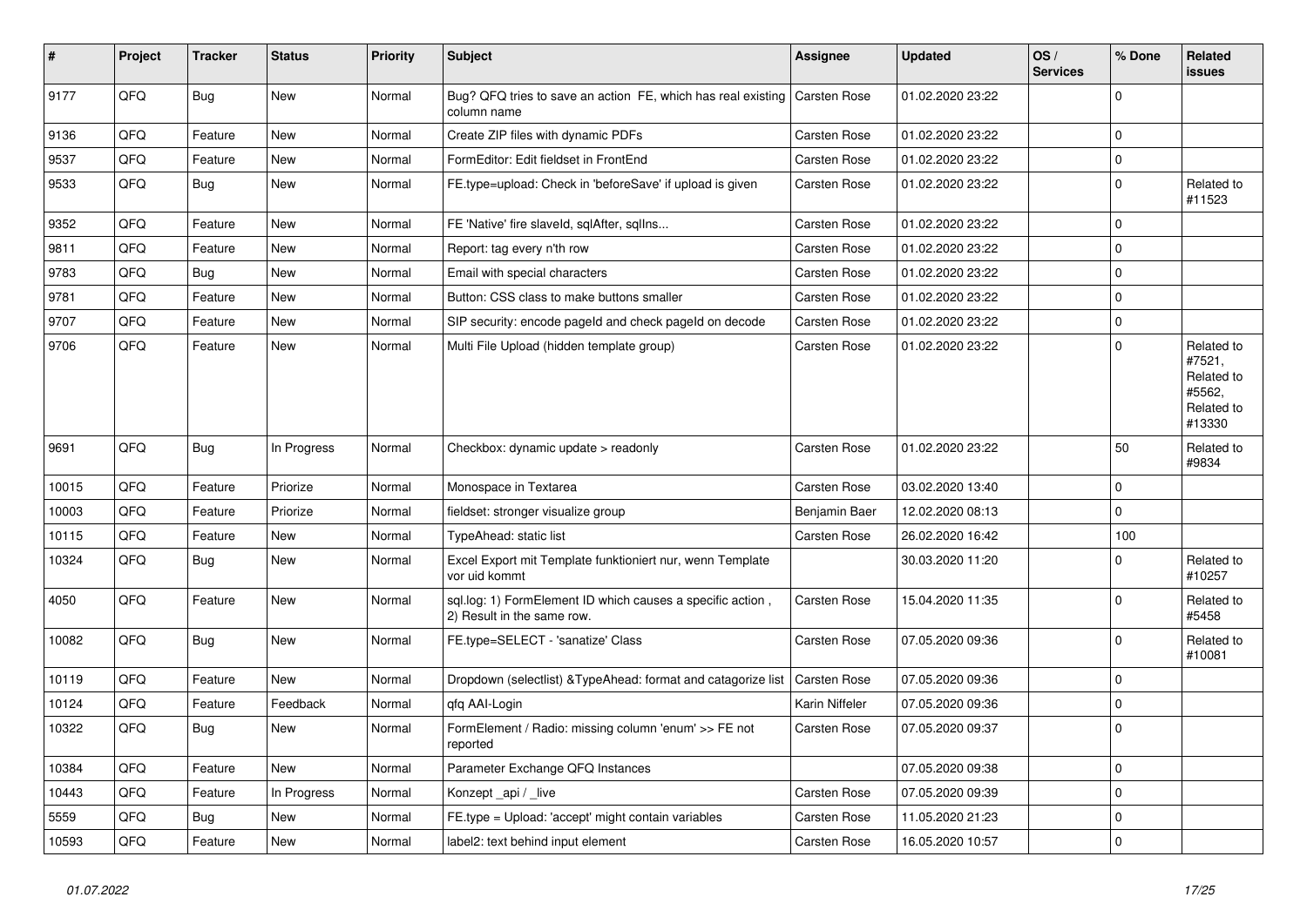| #     | Project | <b>Tracker</b> | <b>Status</b>     | <b>Priority</b> | <b>Subject</b>                                                                                     | <b>Assignee</b>     | <b>Updated</b>   | OS/<br><b>Services</b> | % Done              | Related<br>issues                                                    |
|-------|---------|----------------|-------------------|-----------------|----------------------------------------------------------------------------------------------------|---------------------|------------------|------------------------|---------------------|----------------------------------------------------------------------|
| 5345  | QFQ     | Feature        | <b>New</b>        | Normal          | Report: UPDATE / INSERT / DELETE statements should<br>trigger subqueries, depending on the result. | Carsten Rose        | 27.05.2020 16:11 |                        | $\mathbf 0$         |                                                                      |
| 10658 | QFQ     | Bug            | <b>New</b>        | Normal          | processReadOnly broken                                                                             | Carsten Rose        | 27.05.2020 17:55 |                        | $\mathbf 0$         |                                                                      |
| 10005 | QFQ     | Feature        | Priorize          | Normal          | Report / special column name:  AS _calendar                                                        | <b>Carsten Rose</b> | 03.06.2020 17:28 |                        | $\mathbf 0$         |                                                                      |
| 10738 | QFQ     | Feature        | Some day<br>maybe | Normal          | CORS headers for external API requests                                                             |                     | 10.06.2020 14:00 |                        | $\Omega$            |                                                                      |
| 3432  | QFQ     | Feature        | <b>New</b>        | Normal          | subrecord: dynamicUpdate                                                                           | Carsten Rose        | 11.06.2020 21:10 |                        | $\Omega$            | Related to<br>#5691                                                  |
| 10763 | QFQ     | Feature        | <b>New</b>        | Normal          | form accessed and submitted despite logout?                                                        |                     | 16.06.2020 11:43 |                        | $\mathbf 0$         |                                                                      |
| 10819 | QFQ     | Feature        | New               | Normal          | Persistent SIP - second try                                                                        | Carsten Rose        | 29.06.2020 23:02 |                        | $\mathbf 0$         | Related to<br>#6261                                                  |
| 10874 | QFQ     | Feature        | <b>New</b>        | Normal          | Erstellen eines Foreign Keys in der Tabelle "FormElement"                                          |                     | 13.07.2020 10:11 |                        | $\mathbf 0$         |                                                                      |
| 10890 | QFQ     | Bug            | New               | Normal          | AutoCron hangs                                                                                     |                     | 20.07.2020 13:56 |                        | $\mathbf 0$         |                                                                      |
| 10976 | QFQ     | Feature        | New               | Normal          | Excel Export Verbesserungen                                                                        | <b>Carsten Rose</b> | 06.08.2020 10:56 |                        | $\mathbf 0$         |                                                                      |
| 10996 | QFQ     | Feature        | <b>New</b>        | Normal          | Download video via sip: no seek                                                                    | Carsten Rose        | 12.08.2020 14:18 |                        | $\mathbf 0$         |                                                                      |
| 11080 | QFQ     | Feature        | <b>New</b>        | Normal          | Send MQTT messages                                                                                 | Carsten Rose        | 29.08.2020 19:49 |                        | $\mathbf 0$         |                                                                      |
| 11076 | QFQ     | Feature        | In Progress       | Normal          | SELECT  AS _websocket                                                                              | Carsten Rose        | 30.08.2020 17:49 |                        | $\mathbf 0$         |                                                                      |
| 11239 | QFQ     | Bug            | <b>New</b>        | Normal          | Radiobutton (plain): horizontales Rendern abhängig vom<br>Datentyp in der Datenbank                | Carsten Rose        | 30.09.2020 18:37 |                        | $\Omega$            |                                                                      |
| 11504 | QFQ     | Feature        | <b>New</b>        | Normal          | Dynamic Update: Button text update for 'Save',' Close' &<br>'Delete'                               | Carsten Rose        | 12.11.2020 23:44 |                        | $\mathbf 0$         |                                                                      |
| 10937 | QFQ     | Bug            | <b>New</b>        | Normal          | Fehler mit abhängigen Select- Feldern beim Positionieren                                           | Carsten Rose        | 12.11.2020 23:45 |                        | $\mathbf 0$         |                                                                      |
| 10759 | QFQ     | <b>Bug</b>     | <b>New</b>        | Normal          | emptyMeansNull - Feld falsch aktualisiert                                                          |                     | 12.11.2020 23:45 |                        | $\mathbf 0$         |                                                                      |
| 10704 | QFQ     | Bug            | New               | Normal          | wkhtml problem rendering fullCalendar.js / fabric.js >><br>successor: puppeteer                    | Carsten Rose        | 12.11.2020 23:45 |                        | $\Omega$            | Related to<br>#5024,<br>Related to<br>#4650,<br>Related to<br>#10715 |
| 10588 | QFQ     | <b>Bug</b>     | <b>New</b>        | Normal          | typeahed Tag: Doku anpassen                                                                        | Carsten Rose        | 12.11.2020 23:45 |                        | $\mathbf 0$         |                                                                      |
| 11522 | QFQ     | <b>Bug</b>     | New               | Normal          | Aus/Einblenden von Reitern                                                                         |                     | 13.11.2020 14:58 |                        | $\mathbf 0$         |                                                                      |
| 11523 | QFQ     | Feature        | New               | Normal          | Mit dynamic Update erkennen, ob Upload gemacht wurde                                               | Carsten Rose        | 13.11.2020 15:07 |                        | $\mathbf 0$         | Related to<br>#9533                                                  |
| 11535 | QFQ     | Feature        | New               | Normal          | Ability to create SQL columns in frontend QFQ forms                                                |                     | 17.11.2020 12:11 |                        | $\mathbf 0$         |                                                                      |
| 11534 | QFQ     | Feature        | New               | Normal          | Report: Action on selected rows - Table batchprocessing<br>feature                                 |                     | 18.11.2020 08:15 |                        | $\mathbf 0$         |                                                                      |
| 11695 | QFG     | <b>Bug</b>     | New               | Normal          | MultiForm required FE Error                                                                        | Carsten Rose        | 04.12.2020 13:34 |                        | $\mathsf{O}\xspace$ |                                                                      |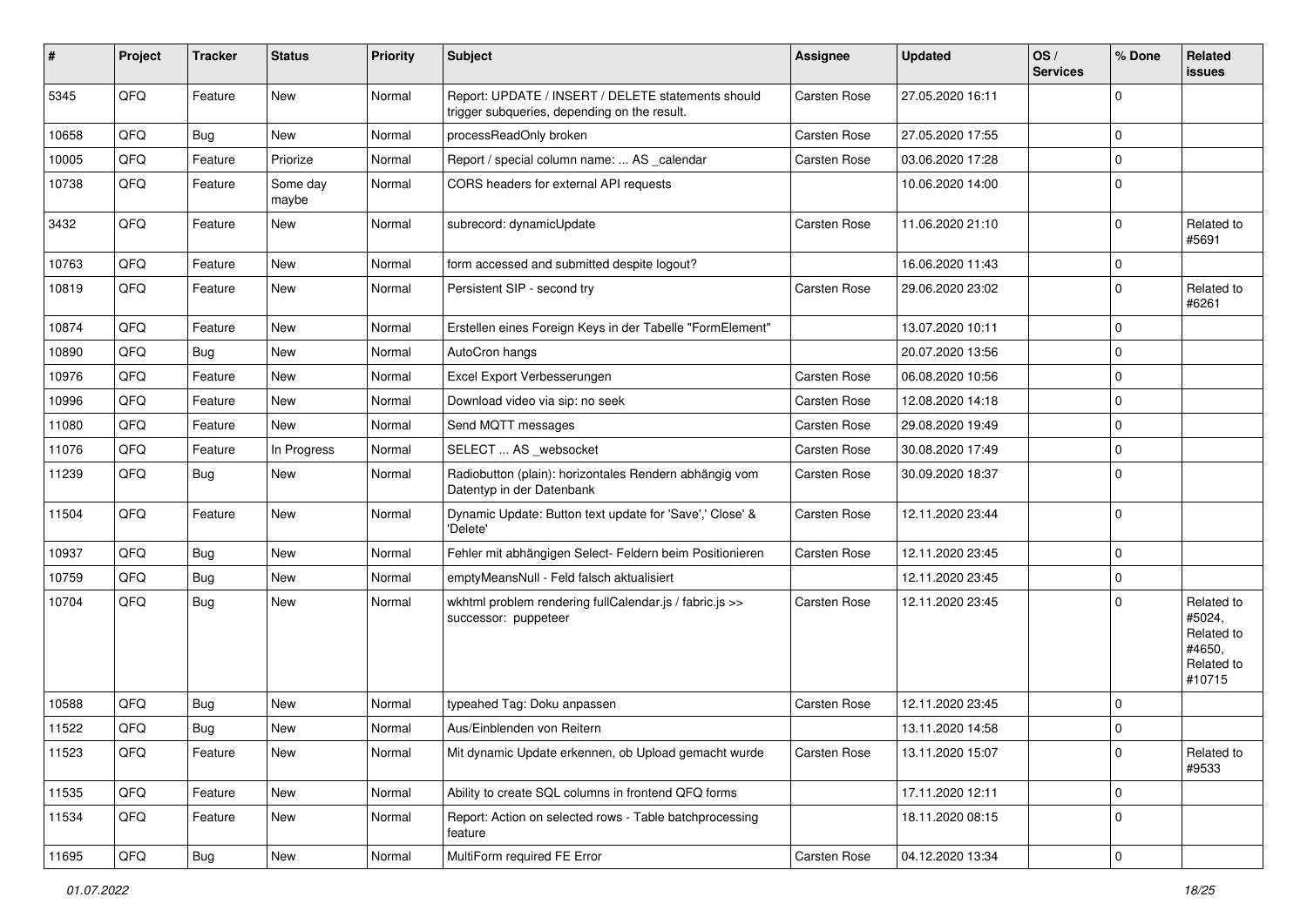| #     | Project | <b>Tracker</b> | <b>Status</b>     | <b>Priority</b> | <b>Subject</b>                                                                                       | Assignee            | <b>Updated</b>   | OS/<br><b>Services</b> | % Done      | Related<br>issues    |
|-------|---------|----------------|-------------------|-----------------|------------------------------------------------------------------------------------------------------|---------------------|------------------|------------------------|-------------|----------------------|
| 11715 | QFQ     | Bug            | <b>New</b>        | Normal          | acceptZeroAsRequired and requiredOffButMark do not<br>coincide                                       |                     | 08.12.2020 12:13 |                        | $\Omega$    |                      |
| 11716 | QFQ     | Feature        | New               | Normal          | Form an beliebiger Stelle im Report anzeigen                                                         |                     | 09.12.2020 09:47 |                        | $\mathbf 0$ |                      |
| 11752 | QFQ     | <b>Bug</b>     | New               | Normal          | checkbox renders multiple input elements with same name                                              | Carsten Rose        | 17.12.2020 14:58 |                        | $\Omega$    | Related to<br>#11750 |
| 11775 | QFQ     | Feature        | New               | Normal          | Subrecord Tooltip pro Feld                                                                           | Carsten Rose        | 18.12.2020 15:22 |                        | $\Omega$    | Related to<br>#11955 |
| 5695  | QFQ     | Feature        | In Progress       | Normal          | Multiform                                                                                            | Carsten Rose        | 02.01.2021 18:38 |                        | $\Omega$    |                      |
| 9126  | QFQ     | Bug            | Some day<br>maybe | Normal          | hidden Form elements are present in page source                                                      |                     | 02.01.2021 18:41 |                        | $\Omega$    |                      |
| 9281  | QFQ     | <b>Bug</b>     | Some day<br>maybe | Normal          | Allow STRICT_TRANS_TABLES                                                                            | Carsten Rose        | 02.01.2021 18:43 |                        | $\Omega$    |                      |
| 3880  | QFQ     | Feature        | Some day<br>maybe | Normal          | Form 'Form': anlegen einer Tabelle                                                                   |                     | 14.01.2021 10:12 |                        | $\Omega$    |                      |
| 7229  | QFQ     | Feature        | Some day<br>maybe | Normal          | New FormElement.type: Button                                                                         |                     | 01.02.2021 12:32 |                        | $\Omega$    |                      |
| 9958  | QFQ     | Bug            | Priorize          | Normal          | Broken subrecord query: no error message                                                             | Carsten Rose        | 05.02.2021 15:15 |                        | $\Omega$    |                      |
| 12023 | QFQ     | Feature        | <b>New</b>        | Normal          | MySQL Stored Precdure: QDECODESPECIALCHAR()                                                          | Carsten Rose        | 16.02.2021 11:16 |                        | $\Omega$    | Related to<br>#12022 |
| 12038 | QFQ     | Feature        | <b>New</b>        | Normal          | a) STORE_VAR: filenameOnlyStripUniq, b) SP:<br>QSTRIPUNIQ()                                          |                     | 17.02.2021 23:55 |                        | $\Omega$    |                      |
| 12024 | QFQ     | Feature        | New               | Normal          | Excel Export: text columns by default decode<br>htmlspeciachar()                                     | Carsten Rose        | 17.02.2021 23:55 |                        | $\Omega$    | Related to<br>#12022 |
| 12039 | QFQ     | Feature        | New               | Normal          | Missing htmlSpecialChar() in pre processing on form submit                                           |                     | 18.02.2021 00:09 |                        | $\Omega$    | Related to<br>#14320 |
| 12040 | QFQ     | <b>Bug</b>     | <b>New</b>        | Normal          | FE Mode 'hidden' für zwei FEs auf einer Zeile                                                        | Carsten Rose        | 18.02.2021 10:13 |                        | $\Omega$    |                      |
| 12045 | QFQ     | <b>Bug</b>     | <b>New</b>        | Normal          | templateGroup afterSave FE: Aufruf ohne<br>sqlHonorFormElements funktioniert nicht                   | Carsten Rose        | 18.02.2021 16:33 |                        | $\Omega$    |                      |
| 8187  | QFQ     | Feature        | New               | Normal          | Subrecord: enable/hide new button - make new/edit/delete<br>customizeable.                           | Carsten Rose        | 06.03.2021 18:44 |                        | $\Omega$    | Related to<br>#11326 |
| 12133 | QFQ     | <b>Bug</b>     | <b>New</b>        | Normal          | NPM, phpSpreadSheet aktualisieren                                                                    | Carsten Rose        | 15.03.2021 09:04 |                        | 0           |                      |
| 12146 | QFQ     | Feature        | New               | Normal          | Autocron Job: Anzeigen wann der naechste Job ausgefuehrt<br>wird, resp das er nicht ausgefuehrt wird | <b>Carsten Rose</b> | 15.03.2021 15:23 |                        | $\Omega$    |                      |
| 11516 | QFQ     | Feature        | <b>New</b>        | Normal          | Multi Page Form (Previous/Next Buttons)                                                              | Carsten Rose        | 16.03.2021 17:52 |                        | $\Omega$    |                      |
| 8217  | QFQ     | Feature        | New               | Normal          | if-elseif-else construct                                                                             | Carsten Rose        | 16.03.2021 18:41 |                        | $\Omega$    | Related to<br>#10716 |
| 10714 | QFQ     | Feature        | New               | Normal          | multi Table Form                                                                                     | <b>Carsten Rose</b> | 16.03.2021 18:44 |                        | $\Omega$    |                      |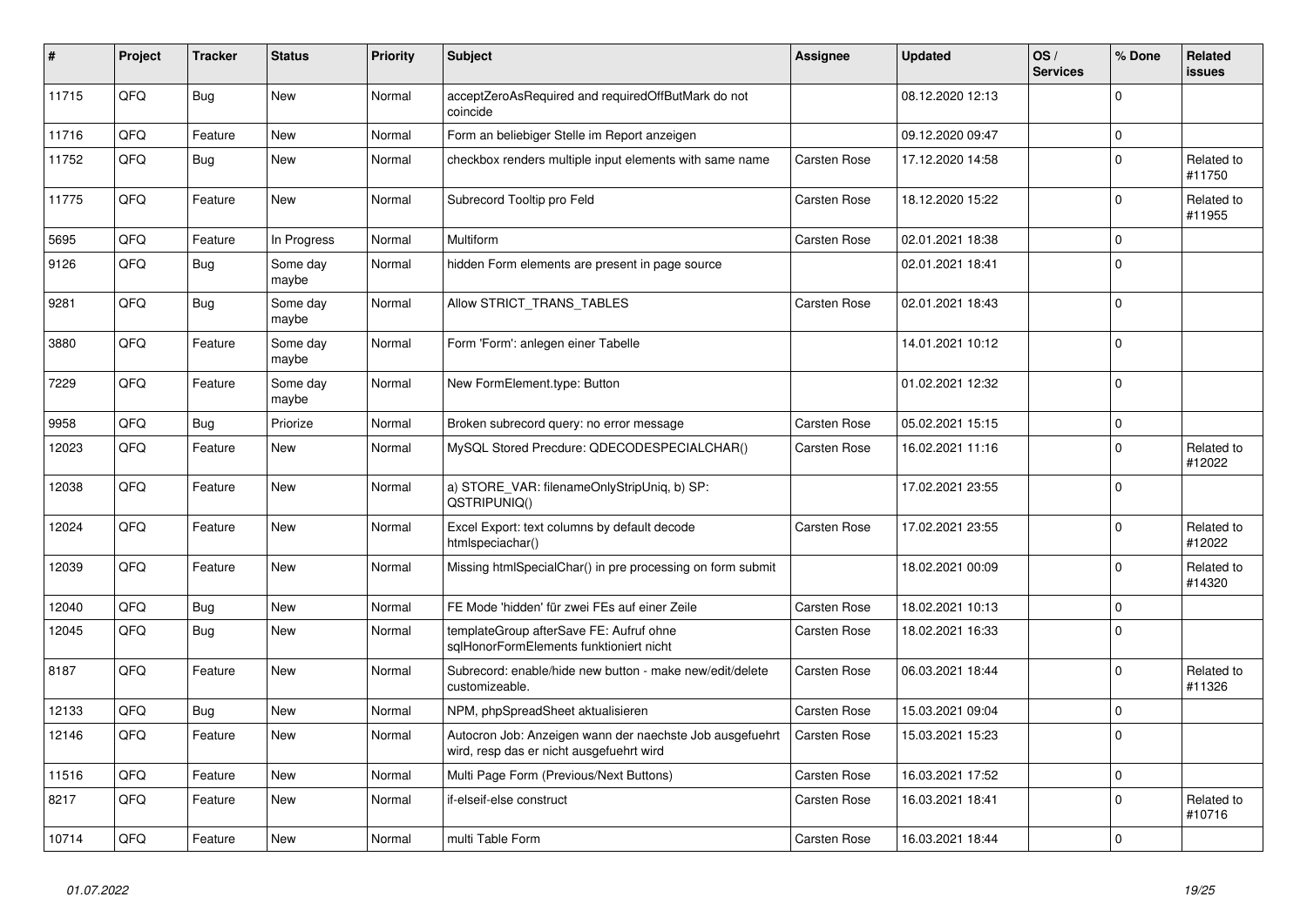| #     | Project | <b>Tracker</b> | <b>Status</b>     | <b>Priority</b> | <b>Subject</b>                                                                                             | <b>Assignee</b>                                        | <b>Updated</b>      | OS/<br><b>Services</b> | % Done      | Related<br>issues                             |                      |
|-------|---------|----------------|-------------------|-----------------|------------------------------------------------------------------------------------------------------------|--------------------------------------------------------|---------------------|------------------------|-------------|-----------------------------------------------|----------------------|
| 12187 | QFQ     | Bug            | New               | Normal          | Trigger FormAsFile() via Report: probably problem with multi<br>DB setup                                   | <b>Carsten Rose</b>                                    | 20.03.2021 21:20    |                        | $\Omega$    |                                               |                      |
| 11347 | QFQ     | <b>Bug</b>     | Feedback          | Normal          | If Bedingungen funktionieren nicht korrekt                                                                 | Christoph Fuchs                                        | 21.03.2021 20:37    |                        | $\mathbf 0$ |                                               |                      |
| 10080 | QFQ     | Feature        | New               | Normal          | Popup on 'save' / 'close': configure dialog (answer<br>yes/no/cancle/)                                     | Carsten Rose                                           | 28.03.2021 20:52    |                        | $\Omega$    | Is duplicate<br>of #12262                     |                      |
| 12330 | QFQ     | Feature        | New               | Normal          | Copy to input field / text area / TinyMCE                                                                  | Carsten Rose                                           | 07.04.2021 09:01    |                        | $\mathbf 0$ |                                               |                      |
| 12135 | QFQ     | Feature        | New               | Normal          | Subrecord: Notiz                                                                                           |                                                        | 24.04.2021 16:58    |                        | $\mathbf 0$ |                                               |                      |
| 7278  | QFQ     | Feature        | Some day<br>maybe | Normal          | Form: Wert vordefinieren der immer gesetzt wird                                                            |                                                        | 02.05.2021 09:27    |                        | $\Omega$    |                                               |                      |
| 12162 | QFQ     | Feature        | New               | Normal          | FE.type=sendmail: personalized mailing (several mails) via<br>template                                     | Carsten Rose                                           | 03.05.2021 20:45    |                        | $\Omega$    |                                               |                      |
| 12156 | QFQ     | Feature        | New               | Normal          | Form: Optional disable 'leave page'                                                                        |                                                        | 03.05.2021 20:45    |                        | $\mathbf 0$ |                                               |                      |
| 12109 | QFQ     | Feature        | New               | Normal          | Donwload Link: Plain, SIP, Persistent Link, Peristent SIP -<br>new notation                                | Carsten Rose                                           | 03.05.2021 20:45    |                        | $\Omega$    | Related to<br>#12085                          |                      |
| 12480 | QFQ     | Feature        | New               | Normal          | If QFQ upgrade is running, block further request                                                           | Carsten Rose                                           | 03.05.2021 20:45    |                        | $\Omega$    |                                               |                      |
| 12477 | QFQ     | Feature        | New               | Normal          | Support for refactoring: Form, FormElement, diverse<br>Tabellen/Spalten, tt-content Records                | Carsten Rose                                           | 03.05.2021 20:45    |                        | $\Omega$    |                                               |                      |
| 12474 | QFQ     | Feature        | New               | Normal          | Check BaseConfigURL if it is given and the the last char is '/'                                            | <b>Carsten Rose</b>                                    | 03.05.2021 20:45    |                        | $\mathbf 0$ |                                               |                      |
| 12413 | QFQ     | Feature        | New               | Normal          | STORE_TYPO3: enhance for {{be_users.email:T}},<br>{{fe_users.email:T}}                                     | Carsten Rose                                           | 03.05.2021 20:45    |                        | $\Omega$    | Related to<br>#12412,<br>Related to<br>#10012 |                      |
| 12400 | QFQ     | Feature        | New               | Normal          | Tutorial ist in QFQ Doku, Wird in der Suche gefunden, es gibt<br>aber kein Menupunkt - Inhalt ueberpruefen | l Carsten Rose                                         | 03.05.2021 20:45    |                        | $\Omega$    |                                               |                      |
| 12269 | QFQ     | Feature        | New               | Normal          | 2FA - Login                                                                                                | Carsten Rose                                           | 03.05.2021 20:45    |                        | l 0         |                                               |                      |
| 11747 | QFQ     | Feature        | New               | Normal          | Maintenance Page with Redirect                                                                             | Carsten Rose                                           | 03.05.2021 20:47    |                        | $\Omega$    | Related to<br>#11741                          |                      |
| 4194  | QFQ     | Feature        | In Progress       | Normal          | Bootstrap 4 ist jetzt offiziel                                                                             |                                                        | 03.05.2021 20:47    |                        | $\Omega$    | Related to<br>#10114                          |                      |
| 11955 | QFQ     | Feature        | New               | Normal          | subrecord: new title option to set <th> attributes - e.g. to<br/>customize tablesorter options.</th>       | attributes - e.g. to<br>customize tablesorter options. | <b>Carsten Rose</b> | 03.05.2021 20:47       |             | $\Omega$                                      | Related to<br>#11775 |
| 11668 | QFQ     | Bug            | New               | Normal          | Play function.sql - problem with mysql                                                                     | <b>Carsten Rose</b>                                    | 03.05.2021 20:48    |                        | I٥          |                                               |                      |
| 11667 | QFQ     | Bug            | New               | Normal          | MySQL mariadb-server-10.3: Incorrect datetime value                                                        | Carsten Rose                                           | 03.05.2021 20:48    |                        | 0           |                                               |                      |
| 12163 | QFQ     | Feature        | New               | Normal          | Checkbox: table wrap                                                                                       | Carsten Rose                                           | 03.05.2021 20:51    |                        | $\mathbf 0$ |                                               |                      |
| 12119 | QFQ     | Feature        | New               | Normal          | AS paged: error message missing if there ist no 'r' argument.                                              | Carsten Rose                                           | 03.05.2021 20:51    |                        | 0           |                                               |                      |
| 10345 | QFQ     | Feature        | New               | Normal          | Templates - Patterns QFQ Style                                                                             |                                                        | 03.05.2021 21:01    |                        | 0           | Related to<br>#10713                          |                      |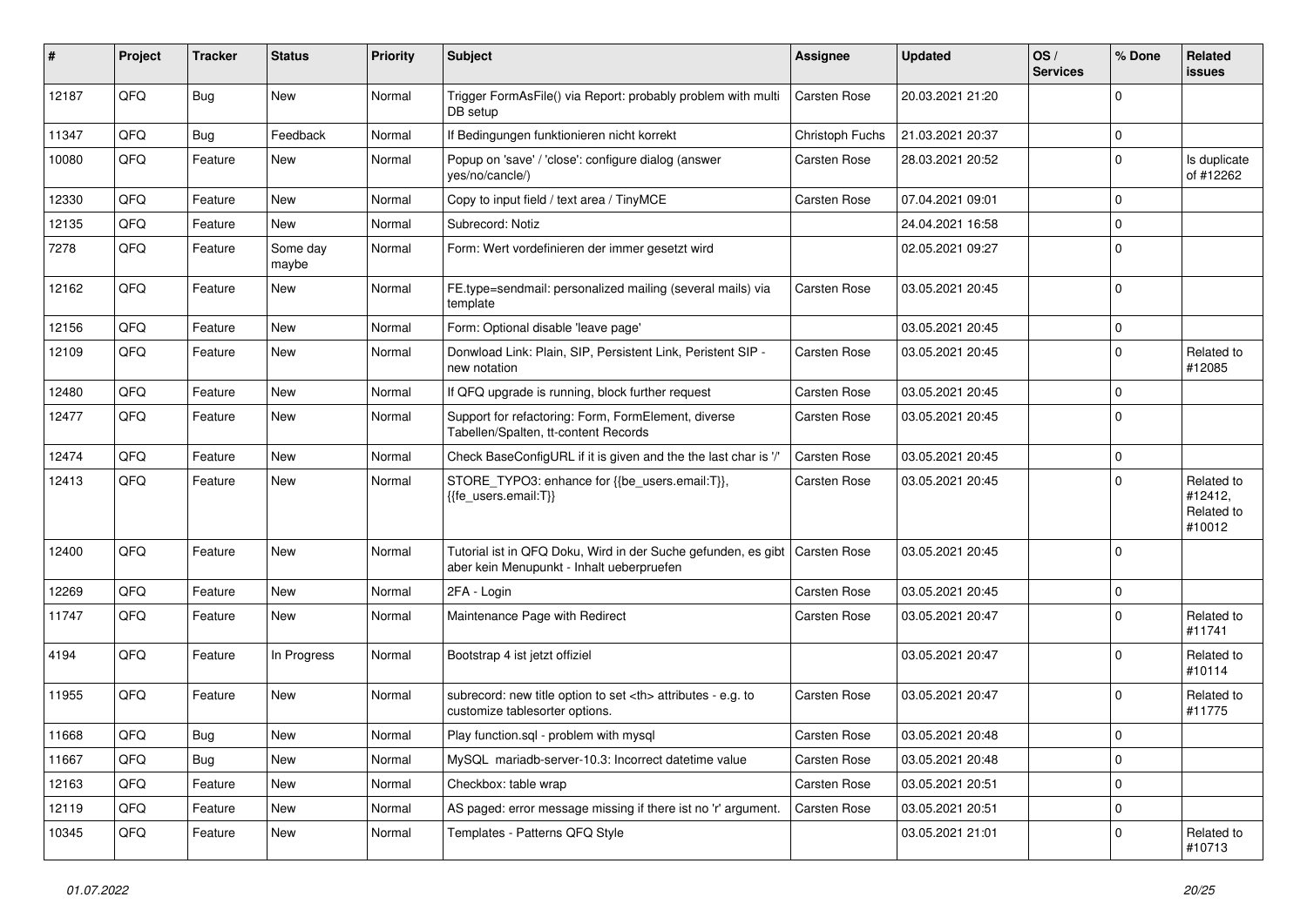| $\sharp$ | Project | <b>Tracker</b> | <b>Status</b> | <b>Priority</b> | Subject                                                                                                        | <b>Assignee</b>     | <b>Updated</b>   | OS/<br><b>Services</b> | % Done      | Related<br><b>issues</b>                                               |
|----------|---------|----------------|---------------|-----------------|----------------------------------------------------------------------------------------------------------------|---------------------|------------------|------------------------|-------------|------------------------------------------------------------------------|
| 12465    | QFQ     | Feature        | <b>New</b>    | Normal          | QFQ Function: use in FE to fill StoreRecord                                                                    | <b>Carsten Rose</b> | 05.05.2021 21:58 |                        | $\Omega$    |                                                                        |
| 12504    | QFQ     | Feature        | Priorize      | Normal          | sql.log: report fe.id                                                                                          | <b>Carsten Rose</b> | 05.05.2021 22:09 |                        | 0           |                                                                        |
| 12503    | QFQ     | Feature        | Priorize      | Normal          | Detect dangerous UPDATE statement with missing WHERE                                                           | <b>Carsten Rose</b> | 05.05.2021 22:09 |                        | $\Omega$    |                                                                        |
| 11320    | QFQ     | Feature        | Priorize      | Normal          | Typo3 Version 10 support                                                                                       | <b>Carsten Rose</b> | 05.05.2021 22:09 |                        | $\Omega$    |                                                                        |
| 9394     | QFQ     | Feature        | Priorize      | Normal          | REST: allow for non numerical ids in get requests                                                              | Carsten Rose        | 05.05.2021 22:10 |                        | 0           |                                                                        |
| 8963     | QFQ     | Feature        | Priorize      | Normal          | Setting values in a store: flexible way                                                                        | Carsten Rose        | 05.05.2021 22:10 |                        | $\mathbf 0$ | Related to<br>#8975                                                    |
| 3867     | QFQ     | Feature        | Priorize      | Normal          | Readonly Formular: Template Groups add/delete ausbeldnen                                                       | <b>Carsten Rose</b> | 05.05.2021 22:12 |                        | $\Omega$    |                                                                        |
| 8044     | QFQ     | Feature        | Priorize      | Normal          | Transaction: a) Form, b) Report                                                                                | Carsten Rose        | 05.05.2021 22:14 |                        | $\mathbf 0$ | Related to<br>#8043                                                    |
| 9668     | QFQ     | Feature        | Priorize      | Normal          | Form.mode: rename 'hidden' to 'hide'                                                                           | <b>Carsten Rose</b> | 05.05.2021 22:14 |                        | $\Omega$    | Related to<br>#6437                                                    |
| 12439    | QFQ     | Feature        | In Progress   | Normal          | TinyMCE Paste from Word & Character Count/Limit                                                                | Carsten Rose        | 05.05.2021 22:15 |                        | $\mathbf 0$ |                                                                        |
| 12412    | QFQ     | Feature        | New           | Normal          | Action/Escape qualifier 'e' (empty), '0': if given, an empty<br>string (or '0') will be treated as 'not found' | <b>Carsten Rose</b> | 08.05.2021 09:40 |                        | $\mathbf 0$ | Related to<br>#12413,<br>Related to<br>#10012                          |
| 10011    | QFQ     | Feature        | Priorize      | Normal          | Offer new STORE TYPO3 Variable 'beUser', 'beEmail'                                                             | <b>Carsten Rose</b> | 08.05.2021 09:51 |                        | $\Omega$    | Related to<br>#10012,<br>Related to<br>#12511                          |
| 10012    | QFQ     | Feature        | Priorize      | Normal          | redirectAllMailTo: {{beEmail:T}}                                                                               | <b>Carsten Rose</b> | 08.05.2021 09:54 |                        | $\Omega$    | Related to<br>#12412,<br>Related to<br>#12413,<br>Related to<br>#10011 |
| 12632    | QFQ     | Feature        | <b>New</b>    | Normal          | TinyMCE: Prepare CSS classes for images                                                                        | <b>Carsten Rose</b> | 04.06.2021 14:35 |                        | 100         | Blocked by<br>#12186                                                   |
| 7890     | QFQ     | Bug            | <b>New</b>    | Normal          | FormElement 'required': extraButtonInfo not aligned                                                            | Carsten Rose        | 11.06.2021 21:17 |                        | $\Omega$    | Related to<br>#11517                                                   |
| 9346     | QFQ     | Feature        | Priorize      | Normal          | beforeSave: check if an upload is given                                                                        | <b>Carsten Rose</b> | 11.06.2021 21:18 |                        | $\Omega$    |                                                                        |
| 9348     | QFQ     | Feature        | New           | Normal          | defaultThumbnailSize: pre render thumbnails                                                                    | <b>Carsten Rose</b> | 12.06.2021 09:05 |                        | $\Omega$    |                                                                        |
| 6723     | QFQ     | Feature        | New           | Normal          | Report QFQ Installation and Version                                                                            | Carsten Rose        | 12.06.2021 09:07 |                        | $\mathbf 0$ |                                                                        |
| 6261     | QFQ     | Feature        | New           | Normal          | Persistent SIP                                                                                                 | Carsten Rose        | 12.06.2021 09:07 |                        | $\mathbf 0$ | Related to<br>#10819                                                   |
| 11460    | QFQ     | Feature        | New           | Normal          | Easier creation of changelog: gitchangelog                                                                     | Carsten Rose        | 12.06.2021 10:20 |                        | $\mathbf 0$ | Related to<br>#13467                                                   |
| 12679    | QFQ     | Feature        | New           | Normal          | tablesorter: custom column width                                                                               | Carsten Rose        | 16.06.2021 11:10 |                        | $\mathsf 0$ |                                                                        |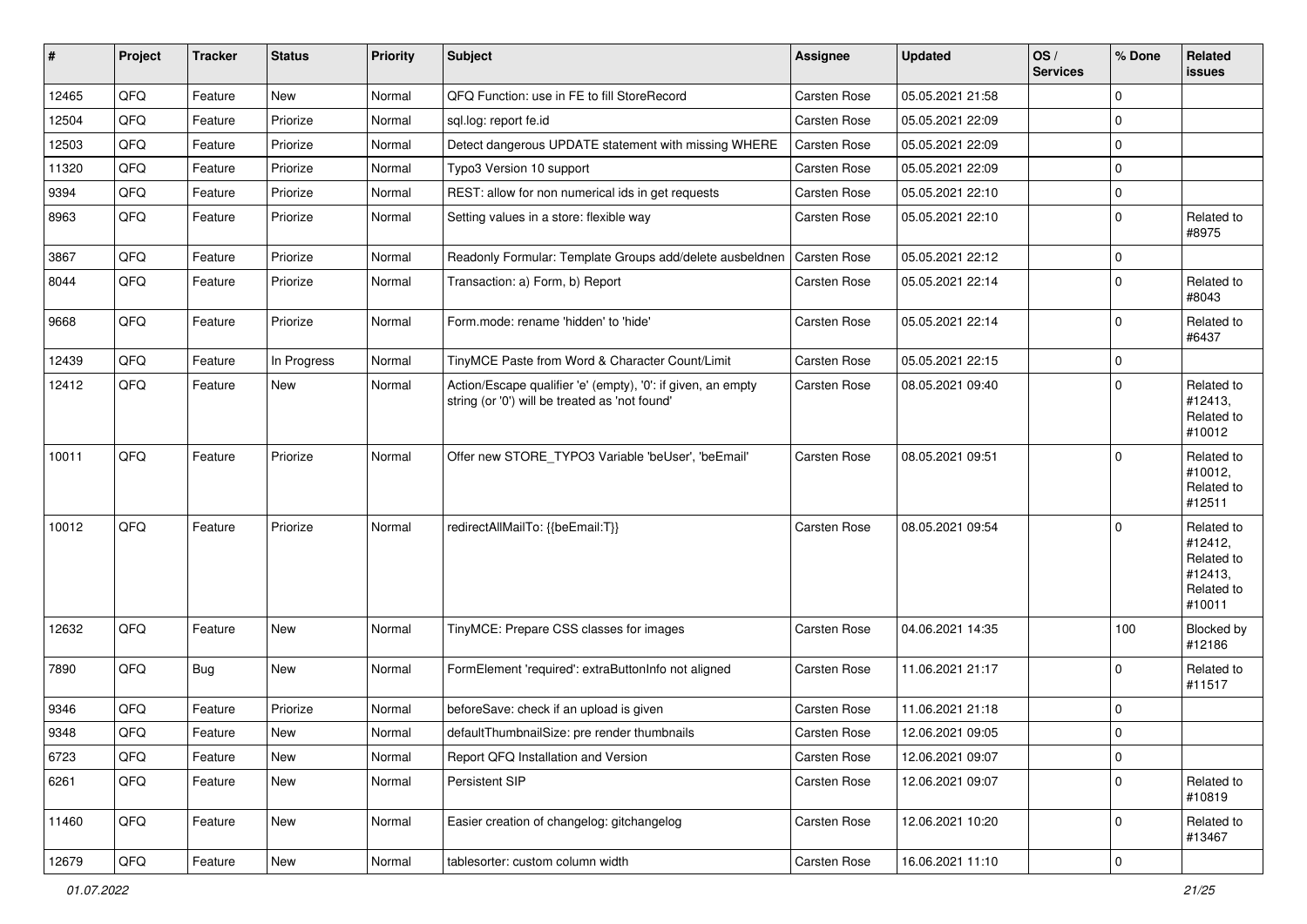| #     | Project | <b>Tracker</b> | <b>Status</b>     | <b>Priority</b> | Subject                                                                 | Assignee            | <b>Updated</b>   | OS/<br><b>Services</b> | % Done      | Related<br>issues                             |
|-------|---------|----------------|-------------------|-----------------|-------------------------------------------------------------------------|---------------------|------------------|------------------------|-------------|-----------------------------------------------|
| 5305  | QFQ     | <b>Bug</b>     | New               | Normal          | Upload FormElement: nicht disabled by readonly Form                     | <b>Carsten Rose</b> | 16.06.2021 13:43 |                        | $\Omega$    | Related to<br>#9347,<br>Related to<br>#9834   |
| 9669  | QFQ     | <b>Bug</b>     | Some day<br>maybe | Normal          | Checkbox / Template Group: radio/checkbox visible broken<br>after 'add' | <b>Carsten Rose</b> | 16.06.2021 13:47 |                        | $\Omega$    | Related to<br>#8091                           |
| 4445  | QFQ     | Feature        | Some day<br>maybe | Normal          | template group: Option to simulate fieldset                             |                     | 28.06.2021 14:11 |                        | $\mathbf 0$ |                                               |
| 10661 | QFQ     | <b>Bug</b>     | In Progress       | Normal          | Typo3 Warnungen                                                         | <b>Carsten Rose</b> | 07.09.2021 13:23 |                        | $\Omega$    | Related to<br>#12440                          |
| 10793 | QFQ     | Feature        | In Progress       | Normal          | <b>Update NPM Packages</b>                                              | <b>Carsten Rose</b> | 07.09.2021 13:25 |                        | 30          |                                               |
| 11980 | QFQ     | Feature        | In Progress       | Normal          | protected verzeichnis MUSS geschützt werden                             | <b>Carsten Rose</b> | 07.09.2021 13:30 |                        | $\Omega$    |                                               |
| 12325 | QFQ     | Bug            | Priorize          | Normal          | MultiDB form.dblndex not working for report syntax                      | <b>Carsten Rose</b> | 07.09.2021 13:37 |                        | $\Omega$    | Related to<br>#12145,<br>Related to<br>#12314 |
| 11036 | QFQ     | Feature        | Some day<br>maybe | Normal          | inline report editor permissions                                        | Carsten Rose        | 16.09.2021 15:09 |                        | $\Omega$    | Related to<br>#11323                          |
| 10745 | QFQ     | Feature        | Some day<br>maybe | Normal          | Tablesorter Excel Export                                                | <b>Carsten Rose</b> | 16.09.2021 15:09 |                        | $\Omega$    |                                               |
| 10116 | QFQ     | Feature        | Some day<br>maybe | Normal          | TypeAhead: Tag - show inside 'input' element                            | Carsten Rose        | 16.09.2021 15:09 |                        | $\mathbf 0$ |                                               |
| 7453  | QFQ     | Feature        | Some day<br>maybe | Normal          | import / export forms QFQ                                               | <b>Carsten Rose</b> | 16.09.2021 15:10 |                        | 0           |                                               |
| 7452  | QFQ     | Feature        | Some day<br>maybe | Normal          | automate deployment new QFQ version                                     | Carsten Rose        | 16.09.2021 15:10 |                        | $\Omega$    |                                               |
| 10095 | QFQ     | Feature        | Some day<br>maybe | Normal          | Generic Gitlab Integration into QFQ                                     | Carsten Rose        | 16.09.2021 15:10 |                        | $\mathbf 0$ |                                               |
| 8586  | QFQ     | Feature        | Some day<br>maybe | Normal          | QFQ: Enhance Error message for 'record not found'                       | Carsten Rose        | 16.09.2021 15:10 |                        | $\Omega$    |                                               |
| 8520  | QFQ     | Feature        | Some day<br>maybe | Normal          | Bring QFQ to Composer                                                   | Carsten Rose        | 16.09.2021 15:10 |                        | $\Omega$    |                                               |
| 8101  | QFQ     | Feature        | Some day<br>maybe | Normal          | Password hash: support further hashing methods                          | <b>Carsten Rose</b> | 16.09.2021 15:10 |                        | $\Omega$    |                                               |
| 12315 | QFG     | Feature        | Some day<br>maybe | Normal          | Form History (Diffs) / Backups                                          | Carsten Rose        | 16.09.2021 15:10 |                        | 0           |                                               |
| 11323 | QFG     | Feature        | Some day<br>maybe | Normal          | Report Frontend Editor Modal + Codemirror                               | Carsten Rose        | 16.09.2021 15:10 |                        | $\mathbf 0$ | Related to<br>#11036                          |
| 11322 | QFG     | Feature        | Some day<br>maybe | Normal          | Form Element JSON - (multiline parameter field)                         | Carsten Rose        | 16.09.2021 15:10 |                        | $\mathbf 0$ |                                               |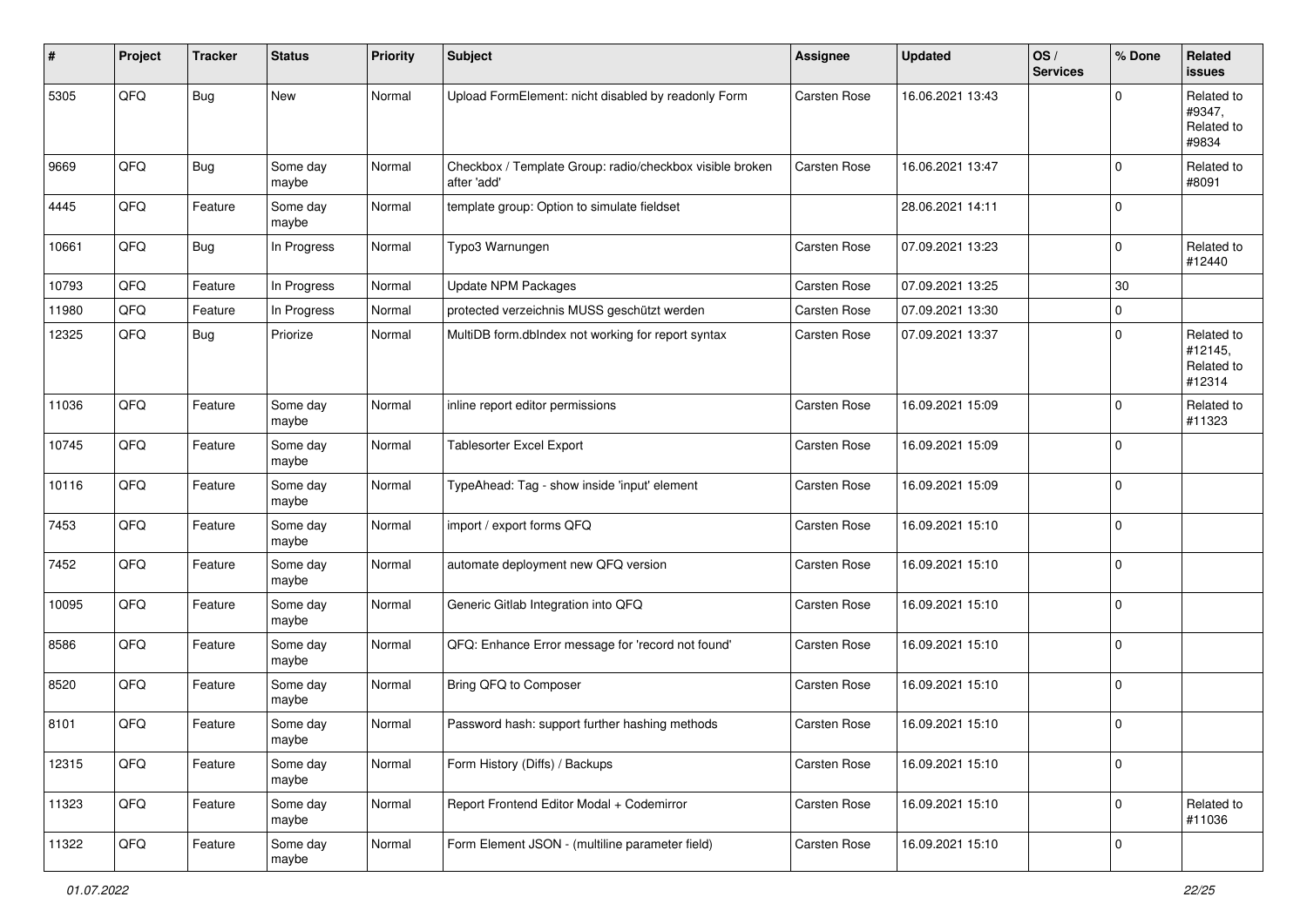| ∦     | Project | <b>Tracker</b> | <b>Status</b>              | <b>Priority</b> | <b>Subject</b>                                                                                           | Assignee            | <b>Updated</b>   | OS/<br><b>Services</b> | % Done      | <b>Related</b><br>issues                                                |
|-------|---------|----------------|----------------------------|-----------------|----------------------------------------------------------------------------------------------------------|---------------------|------------------|------------------------|-------------|-------------------------------------------------------------------------|
| 11217 | QFQ     | Feature        | Some day<br>maybe          | Normal          | <b>Extend Script Functionality</b>                                                                       | Carsten Rose        | 16.09.2021 15:10 |                        | $\Omega$    |                                                                         |
| 10716 | QFQ     | Feature        | Some day<br>maybe          | Normal          | Business Logic mit Externen Skripten                                                                     | Carsten Rose        | 16.09.2021 15:10 |                        | $\Omega$    | Related to<br>#10713,<br>Related to<br>#8217                            |
| 12337 | QFQ     | Feature        | Some day<br>maybe          | Normal          | Database.php: better caching                                                                             | Carsten Rose        | 16.09.2021 15:10 |                        | $\Omega$    |                                                                         |
| 9013  | QFQ     | Bug            | <b>New</b>                 | Normal          | Error in Twig template not handled                                                                       | Carsten Rose        | 20.10.2021 13:43 |                        | $\mathbf 0$ |                                                                         |
| 13330 | QFQ     | Feature        | In Progress                | Normal          | Multi Form: Upload                                                                                       | Carsten Rose        | 07.11.2021 12:40 |                        | 50          | Related to<br>#9706                                                     |
| 13354 | QFQ     | Feature        | <b>New</b>                 | Normal          | Using Websocket in QFQ                                                                                   | Carsten Rose        | 10.11.2021 15:47 |                        | $\mathbf 0$ |                                                                         |
| 11702 | QFQ     | Feature        | New                        | Normal          | HTML Special Char makes no sense for 'allbut' if '&' is<br>forbidden                                     | Carsten Rose        | 07.12.2021 16:35 |                        | $\Omega$    | Related to<br>#5112,<br>Related to<br>#14320                            |
| 9834  | QFQ     | Bug            | Priorize                   | Normal          | Input elements with tag 'disabled' are missing on form-submit:<br>server option 'processReadOnly' broken | <b>Carsten Rose</b> | 07.12.2021 16:43 |                        | $\Omega$    | Related to<br>#9691,<br>Related to<br>#5305, Has<br>duplicate<br>#12331 |
| 13566 | QFQ     | Feature        | Ready to sync<br>(develop) | Normal          | Delete config-example.gfg.php file                                                                       | Carsten Rose        | 23.12.2021 09:25 |                        | $\Omega$    |                                                                         |
| 12327 | QFQ     | <b>Bug</b>     | New                        | Normal          | Copy to clipboard: Glyphicon can not be changed                                                          | Carsten Rose        | 27.12.2021 17:59 |                        | $\Omega$    |                                                                         |
| 9135  | QFQ     | Feature        | Priorize                   | Normal          | Progress Bar generic / replace old hourglass download<br>popup                                           | Benjamin Baer       | 03.01.2022 07:43 |                        | $\Omega$    |                                                                         |
| 7965  | QFQ     | Feature        | Priorize                   | Normal          | Input type 'text' with visual format - currency                                                          | Benjamin Baer       | 03.01.2022 07:45 |                        | 0           |                                                                         |
| 4457  | QFQ     | Bug            | Priorize                   | Normal          | typeahead: pressing return to select an item, saves the form<br>and closes the form.                     | Benjamin Baer       | 03.01.2022 08:01 |                        | $\Omega$    | Related to<br>#4398                                                     |
| 6566  | QFQ     | Bug            | Priorize                   | Normal          | Link Function 'delete': provided parameter missing on page<br>reload                                     | Benjamin Baer       | 03.01.2022 08:08 |                        | $\Omega$    |                                                                         |
| 2665  | QFQ     | <b>Bug</b>     | Priorize                   | Normal          | Dynamic Update funktioniert nicht, wenn beim<br>entsprechenden FormElement eine size angegeben ist.      | Benjamin Baer       | 03.01.2022 08:12 |                        | 30          |                                                                         |
| 6870  | QFQ     | Feature        | Priorize                   | Normal          | Click on 'link' triggers an API call                                                                     | Benjamin Baer       | 03.01.2022 08:25 |                        | $\mathbf 0$ |                                                                         |
| 12476 | QFQ     | Feature        | New                        | Normal          | clearMe: a) should trigger 'dirty', b) sticky on textarea resize                                         | Benjamin Baer       | 04.01.2022 08:40 |                        | $\Omega$    | Related to<br>#9528                                                     |
| 13659 | QFQ     | Bug            | New                        | Normal          | wrong sanitize class applied to R-store                                                                  | <b>Carsten Rose</b> | 15.01.2022 14:23 |                        | $\mathbf 0$ |                                                                         |
| 13706 | QFQ     | Bug            | New                        | Normal          | Wrong CheckType in FieldElement LastStatus of Form Cron                                                  | <b>Carsten Rose</b> | 21.01.2022 18:20 |                        | $\Omega$    |                                                                         |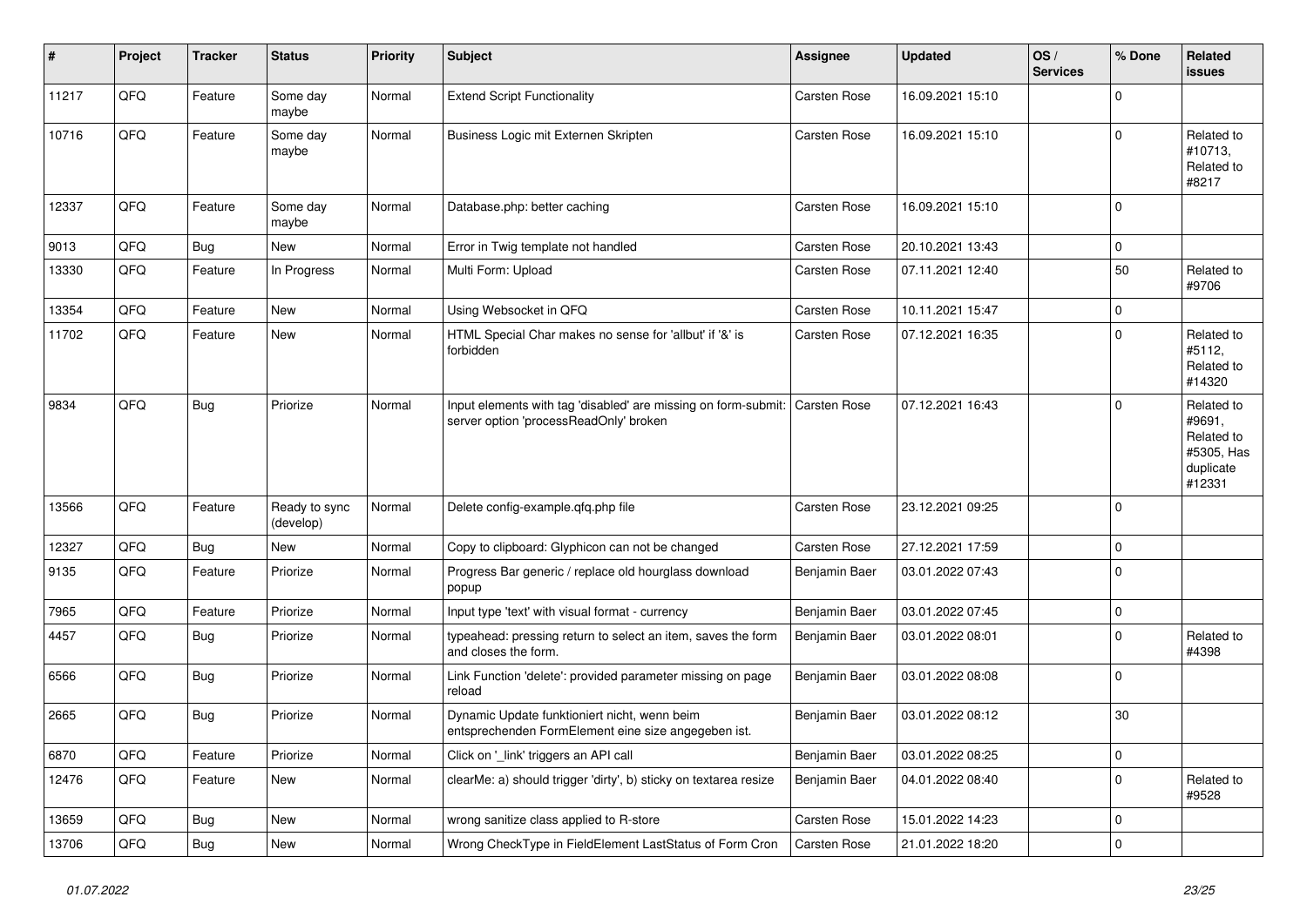| #     | <b>Project</b> | <b>Tracker</b> | <b>Status</b>     | <b>Priority</b> | <b>Subject</b>                                                                                                                                      | Assignee            | <b>Updated</b>   | OS/<br><b>Services</b> | % Done       | Related<br>issues                           |
|-------|----------------|----------------|-------------------|-----------------|-----------------------------------------------------------------------------------------------------------------------------------------------------|---------------------|------------------|------------------------|--------------|---------------------------------------------|
| 4413  | QFQ            | Feature        | <b>New</b>        | Normal          | fieldset: show/hidden, modeSql, dynamicUpdate                                                                                                       | Carsten Rose        | 09.02.2022 15:19 |                        | $\Omega$     |                                             |
| 5894  | QFQ            | Feature        | Feedback          | Normal          | Typeahead in Report: show/hide rows dynamically                                                                                                     | Carsten Rose        | 18.02.2022 08:50 |                        | $\Omega$     | Related to<br>#5893.<br>Related to<br>#5885 |
| 5548  | QFQ            | Feature        | Some day<br>maybe | Normal          | 801 Textfiles/Scriptfiles als Thumbnail                                                                                                             | Carsten Rose        | 07.03.2022 16:26 |                        | $\Omega$     |                                             |
| 13843 | QFQ            | Feature        | <b>New</b>        | Normal          | Create JWT via QFQ                                                                                                                                  | <b>Carsten Rose</b> | 19.03.2022 17:42 |                        | $\mathbf 0$  |                                             |
| 13841 | QFQ            | Feature        | <b>New</b>        | Normal          | Create PDF via iText - evaluate                                                                                                                     | Carsten Rose        | 19.03.2022 17:42 |                        | $\mathbf{0}$ |                                             |
| 13700 | QFQ            | Feature        | <b>New</b>        | Normal          | Redesign qfq.io Seite                                                                                                                               | Carsten Rose        | 19.03.2022 17:43 |                        | $\mathbf 0$  |                                             |
| 13647 | QFQ            | <b>Bug</b>     | New               | Normal          | Autofocus funktioniert nicht auf Chrome                                                                                                             | Benjamin Baer       | 19.03.2022 17:44 |                        | $\mathbf 0$  |                                             |
| 13592 | QFQ            | <b>Bug</b>     | New               | Normal          | QFQ Build Queue: das vergeben von Tags klappt nicht. Es<br>werden keine Releases gebaut.                                                            | Carsten Rose        | 19.03.2022 17:45 |                        | $\Omega$     |                                             |
| 13528 | QFQ            | Bug            | New               | Normal          | qfq.io > releases: es wird kein neues Release angelegt                                                                                              | Benjamin Baer       | 19.03.2022 17:46 |                        | 0            |                                             |
| 13467 | QFQ            | Feature        | New               | Normal          | ChangeLog Generator                                                                                                                                 | Carsten Rose        | 19.03.2022 17:46 |                        | $\mathbf 0$  | Related to<br>#11460                        |
| 13460 | QFQ            | Bug            | New               | Normal          | Doc: Password set/reset  password should not processed<br>with 'html encode'                                                                        | Carsten Rose        | 19.03.2022 17:46 |                        | $\Omega$     |                                             |
| 13332 | QFQ            | Bug            | <b>New</b>        | Normal          | Multi Form: Required Felder werden visuell nicht markiert.                                                                                          | Carsten Rose        | 19.03.2022 17:47 |                        | $\mathbf 0$  |                                             |
| 13331 | QFQ            | Bug            | <b>New</b>        | Normal          | Multi Form: Clear Icon misplaced                                                                                                                    | Carsten Rose        | 19.03.2022 17:47 |                        | 0            |                                             |
| 12716 | QFQ            | <b>Bug</b>     | New               | Normal          | template group: Pattern only applied to first instance                                                                                              | Carsten Rose        | 19.03.2022 17:47 |                        | 0            |                                             |
| 12664 | QFQ            | Feature        | New               | Normal          | TinyMCE: report/remove malicous HTML/JS Code                                                                                                        | Carsten Rose        | 19.03.2022 17:47 |                        | $\Omega$     | Related to<br>#14320                        |
| 12603 | QFQ            | Feature        | <b>New</b>        | Normal          | Dropdown (Select), Radio, checkbox:<br>itemListAlways={{!SELECT key, value}}                                                                        | Carsten Rose        | 19.03.2022 17:47 |                        | $\Omega$     |                                             |
| 12581 | QFQ            | <b>Bug</b>     | New               | Normal          | Form.forward=close: Record 'new' in new browser tab > save<br>(& close) >> Form is not reloaded with new created record id<br>and stays in mode=new | <b>Carsten Rose</b> | 19.03.2022 17:48 |                        | 0            |                                             |
| 12520 | QFQ            | Bug            | <b>New</b>        | Normal          | Switch FE User: still active even FE User session expired                                                                                           | <b>Carsten Rose</b> | 19.03.2022 17:48 |                        | $\mathbf 0$  |                                             |
| 12512 | QFQ            | <b>Bug</b>     | <b>New</b>        | Normal          | Some MySQL Installation can't use 'stored procedures'                                                                                               | Carsten Rose        | 19.03.2022 17:48 |                        | $\mathbf 0$  |                                             |
| 12546 | QFQ            | Bug            | Feedback          | Normal          | Branch 'Development' - Unit Tests mit dirty workaround<br>angepasst                                                                                 | Carsten Rose        | 19.03.2022 17:48 |                        | $\mathbf 0$  |                                             |
| 12556 | QFQ            | Feature        | <b>New</b>        | Normal          | Pills Title: colored = static or dynamic on allrequiredgiven                                                                                        | Benjamin Baer       | 19.03.2022 17:49 |                        | $\Omega$     |                                             |
| 12714 | QFQ            | Bug            | New               | Normal          | Conversion of GIF to PDF broken when GIF contains Alpha.                                                                                            | Carsten Rose        | 19.03.2022 17:49 |                        | $\mathbf 0$  |                                             |
| 5366  | QFQ            | Feature        | Priorize          | Normal          | Saving with keyboard shortcuts                                                                                                                      | Benjamin Baer       | 21.03.2022 09:47 |                        | $\mathbf 0$  |                                             |
| 6224  | QFQ            | Feature        | Priorize          | Normal          | Dynamic update: fade in/out fields                                                                                                                  | Benjamin Baer       | 21.03.2022 09:50 |                        | 0            |                                             |